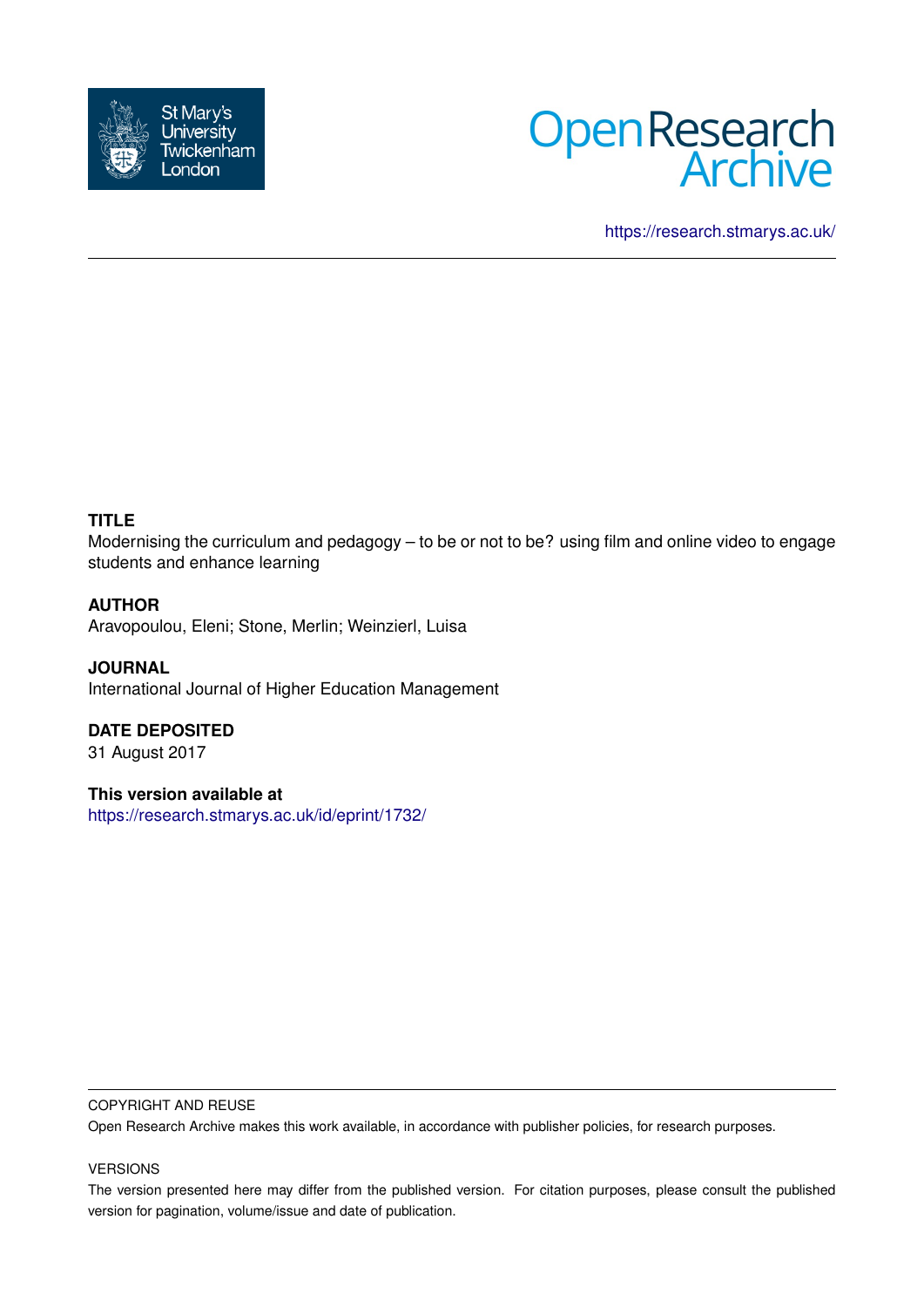## **Modernising the curriculum and pedagogy – to be or not to be? using film and online video to engage students and enhance learning**

## **ELENI ARAVOPOULOU**

**MERLIN STONE**  School of Management and Social Sciences St Mary's University, Twickenham, London, UK

## **LUISA WEINZIERL**

Lorino Associates, UK

**Key words** Film, video, pedagogy, curriculum, student engagement, learning

This article reviews the literature on using films and videos (whether fictional or fact), particularly in their online versions, to support teaching and curriculum development in higher education, with a special focus on management education. It identifies the value of these inputs in securing student engagement and learning and in exploring difficult concepts in areas such as business ethics. It poses the question as to why the use of film and video is not more prevalent, particularly given the ease of identification and access of appropriate material in an age of online video, and the possibility of using students to search for and identify this material and use it themselves. It concludes by suggesting that one of the problems lies in the decentralisation of responsibility for quality and content to individual lecturers, who are content to use conventional approaches to education.

*Corresponding author: Eleni Aravopoulou Email address for corresponding author: eleni.aravopoulou@stmarys.ac.uk First submission received: 3rd July 2017 Revised submission received: 19th July 2017 Accepted: 30th July 2017* 

## **1 Introduction**

 Enhancing the curriculum is a key priority for business schools, especially since the 2007- 2008 global financial crises. Business schools have been accused of not equipping their graduates with the critical thinking, problem-solving and analytical skills and ethical frameworks that would make them effective and ethical leaders and enable them to prevent the crisis or at least mitigate its effects (see e.g. Amann et al. 2011; Brooks 2009; James 2009; O'Connor 2013; Sheridan 2009; Triana 2009).

 A recent report published by the Association of Business Schools, the Quality Assurance Agency for Higher Education and the Chartered Management Institute (2014, p.4) emphasized the need for business schools to review how they can enhance their curriculum so as "to better equip graduates with the skills that they will need to become outstanding managers…". The UK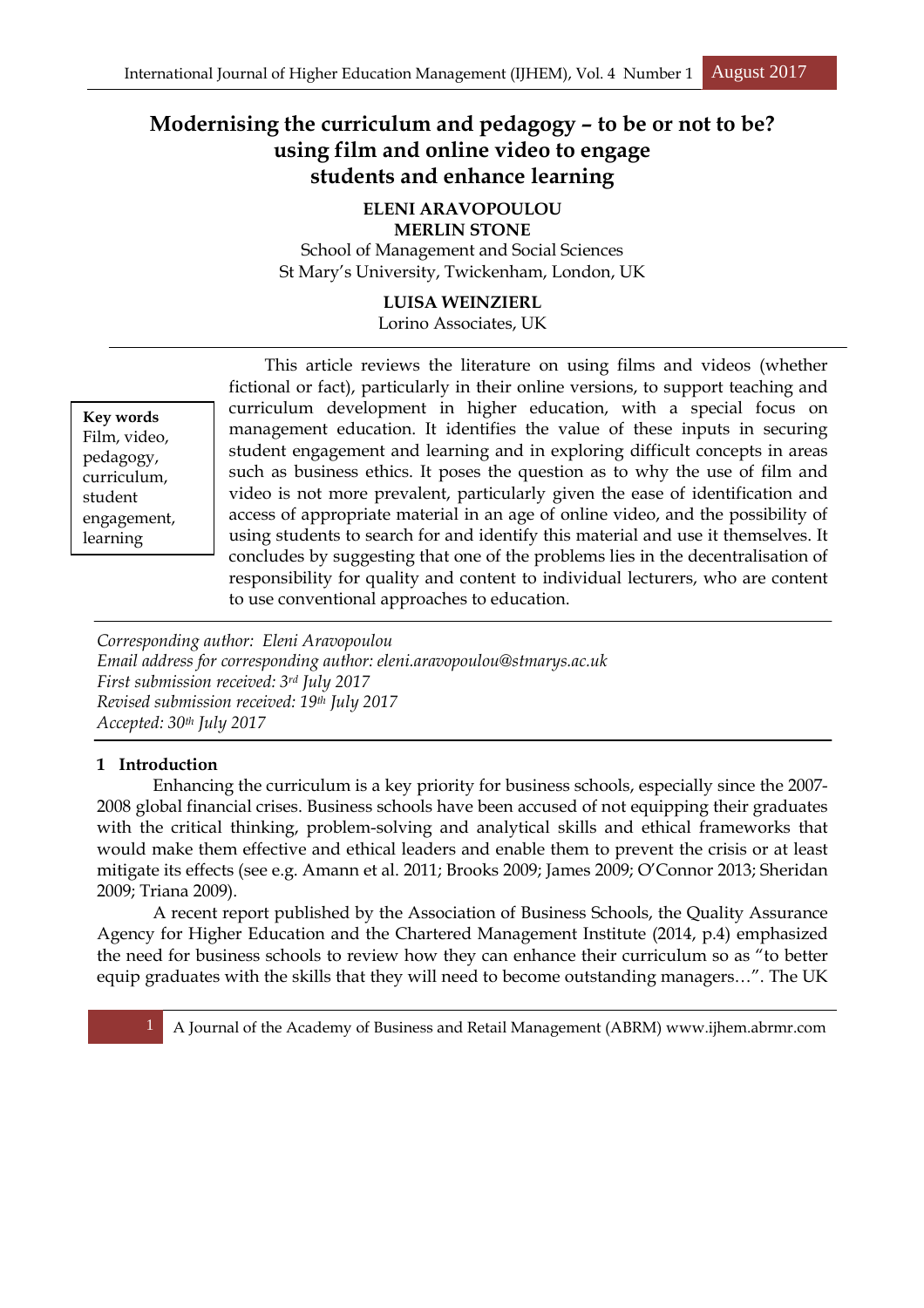Quality Code for Higher Education (2014) calls for programmes to embrace innovative modes of delivery. The UK's Teaching Excellence Framework (2017) is another driving force for change regarding teaching quality and course structure. All this suggests that now is the right time for educators to engage in self-reflection.

 Business and management graduates are expected to possess specialist technical knowledge and apply theory to practice through management skills that they should have developed during their studies, including teamwork, planning, and communication, problemsolving and analytical skills. Proserpio and Gioia (2007) argue that a new learning style is emerging in today's "virtual" student generation involving more autonomous learning, learning as fun, and analogical learning.

 Two other factors force rethinking in this area. The first is the cost pressures on universities, following their period of rapid expansion, with governments and other stakeholders around the world recognizing the need to get much better value for money (Quinton, 2016). The second is the rise of successive digital generations (Fortunate et al., 2017); more attuned to finding and absorbing information digitally than via face-to-face or print.

 There is much research on the emergence of digital generations and their arrival in higher education. This paper does not focus on this phenomenon, but takes it as given, with the warning that these terms are too general, as media habits of younger people can be fickle. For example, we already talk about the Facebook generation having passed, with more young people using Instagram and SnapChat (Bury, 2015), although this may be an exaggeration. We also know that students' ability to cope with the resources offered by modern browsers may severely handicap them in their ability to make sense of the world by exposing them to too many resources of variable quality which meet their needs only approximately (Brabazon, 2016). The latter makes it essential for designers of curricula and/or pedagogical approaches that make extensive use of online video and similar resources to be much more precise that they might once have been when requiring students to use physical library resources!

 There is no doubt that students, as experienced users of social media and the Web in general, can be encouraged to deploy their expertise in searching for and communicating across the range of video-types (Middleton, 2015), as well as in blogs to be read by fellow students. Quite specific advice is available to lecturers to help them design teaching approaches using modern technology (Caldwell and Bird 2015; Galloway et al. 2015). However, this capability must be used in a structured manner. Therefore, the aim of this paper is to explore via a review of the literature the use of new media, fiction and film, in management education, and other disciplines from the arts.

## **2 Theoretical framework**

 There is much evidence to confirm the growing interest in using performance and related arts in education. There are also and many examples to show that the use of stories, whether in narrative fiction format or film (feature length or video clips) captures students' attention and stimulates their thinking much faster and more effectively than direct statements setting out concepts or straight course material. Educators have noticed the increasing tendency of students to gather information from television and films (Scherer and Baker, 1999). Film and video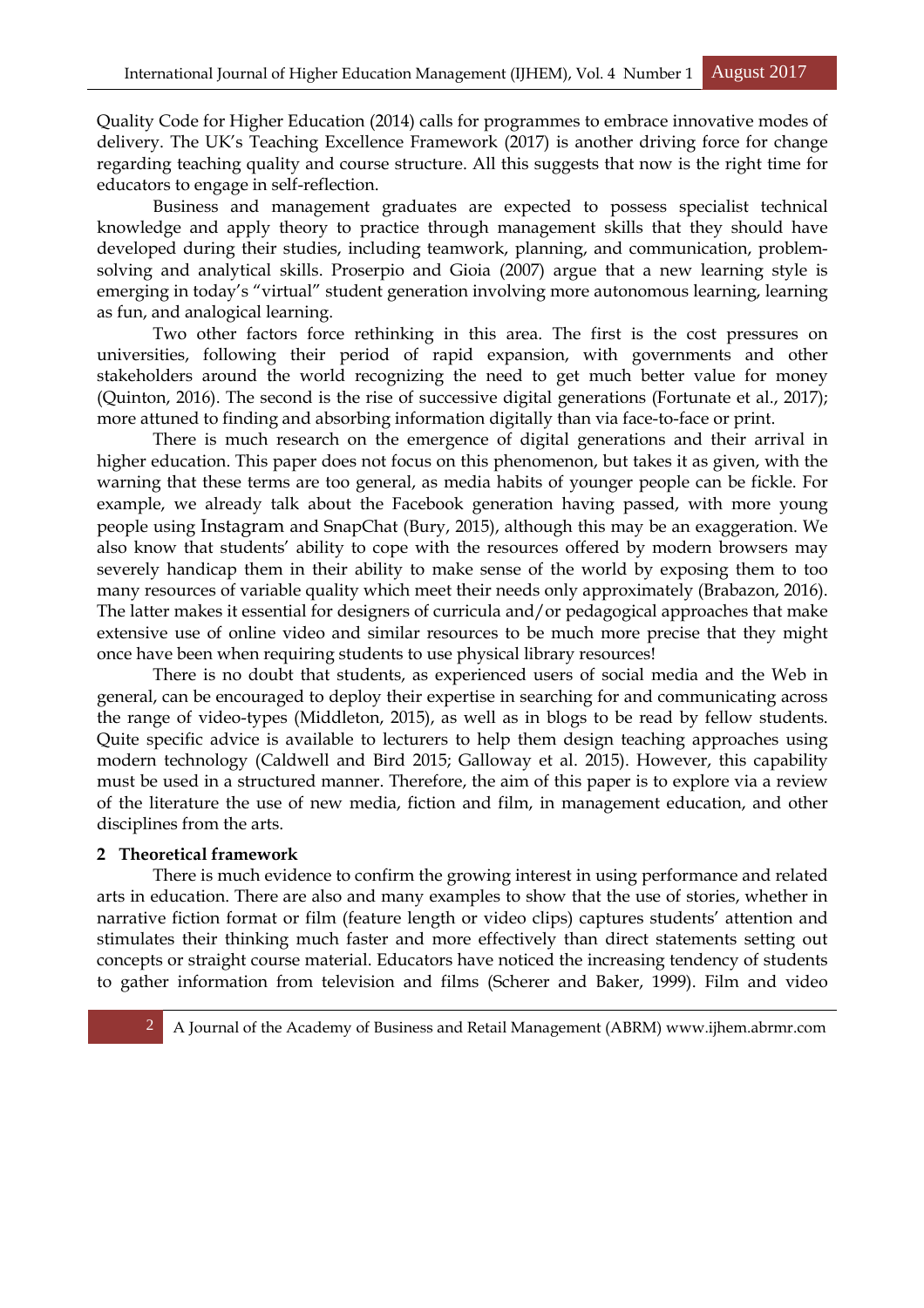encourage students to suspend the everyday world and allow their imaginations to roam, creating a sense of engagement with events on screen (Girardi 2008; Huczinski and Buchanan 2004). Films and videos are rarely neutral but adopt viewpoints that viewers can contrast and compare against their own experiences, although students may need guidance concerning their appreciation of film representations rather than being left to digest them in the "wrong" way (Marsh, Butler and Umanath, 2012). One should not underestimate the power of the film to communicate. Film and television directors often go beyond what we experience in real world, using lens techniques, camera angles and shots, music and film editing to ensure that viewers are not passive and stimulated by the power of the film.

 Film and video make a strong contribution to enhancing students' learning experiences. When referring to the benefits of using video in social sciences, Wen-Chi (2012) argues that relevant videos can help students link theory and the real world, increase their interest in a subject, stimulate critical thinking, enliven lectures and help students to stay focused.

 Schultz and Quinn (2014) identify that the key benefits of using videos in management education lie in multichannel learning, seeing management concepts in action, and enhancing student engagement. However, there are several challenges associated with their use, including lack of appropriate video materials, particularly those combining high production quality and useful conceptual content. There are also issues regarding costs, copyright and outdated formats (Kauffman and Mohan, 2009). Wen-Chi (2012, p.54) suggests that "timing for showing videos is also important, as inappropriate control can disrupt concentration". To address these challenges and create an active learning environment focusing on developing student problem-solving skills, promoting authentic experiences and interaction and collaboration, to enhance students' learning experiences, several authors suggest moving beyond asking students to watch videos by suggesting the use of student-produced videos (Tyler et al. 2009; Schultz and Quinn 2014).

#### **3 Types of video**

 The term "online video", used to refer to one possible category of input, is too broad. We should consider which types of online video we might be considering using. Meisel (1998) made an early attempt to create a typology, as follows.

- "The video sleeper" produced in-house at universities and corporations to offer an opportunity to see "not for-prime-time" lectures or speeches.
- "Hollywood highlights"- these include the use of movies and TV segments. This is the focus of much of the research cited in this article.
- "Shrink-wrapped and bundled" offered by publishers for use with specific text or training package, usually with a training manual including useful discussion questions.
- "Video prices from hell" including training films aimed at the corporate world.
- "Discover Rohm and Haas" the corporate infomercial produced by corporations to tell their publics about the organization.
- "Mining for video gold" special purpose videos including films produced for corporate happenings.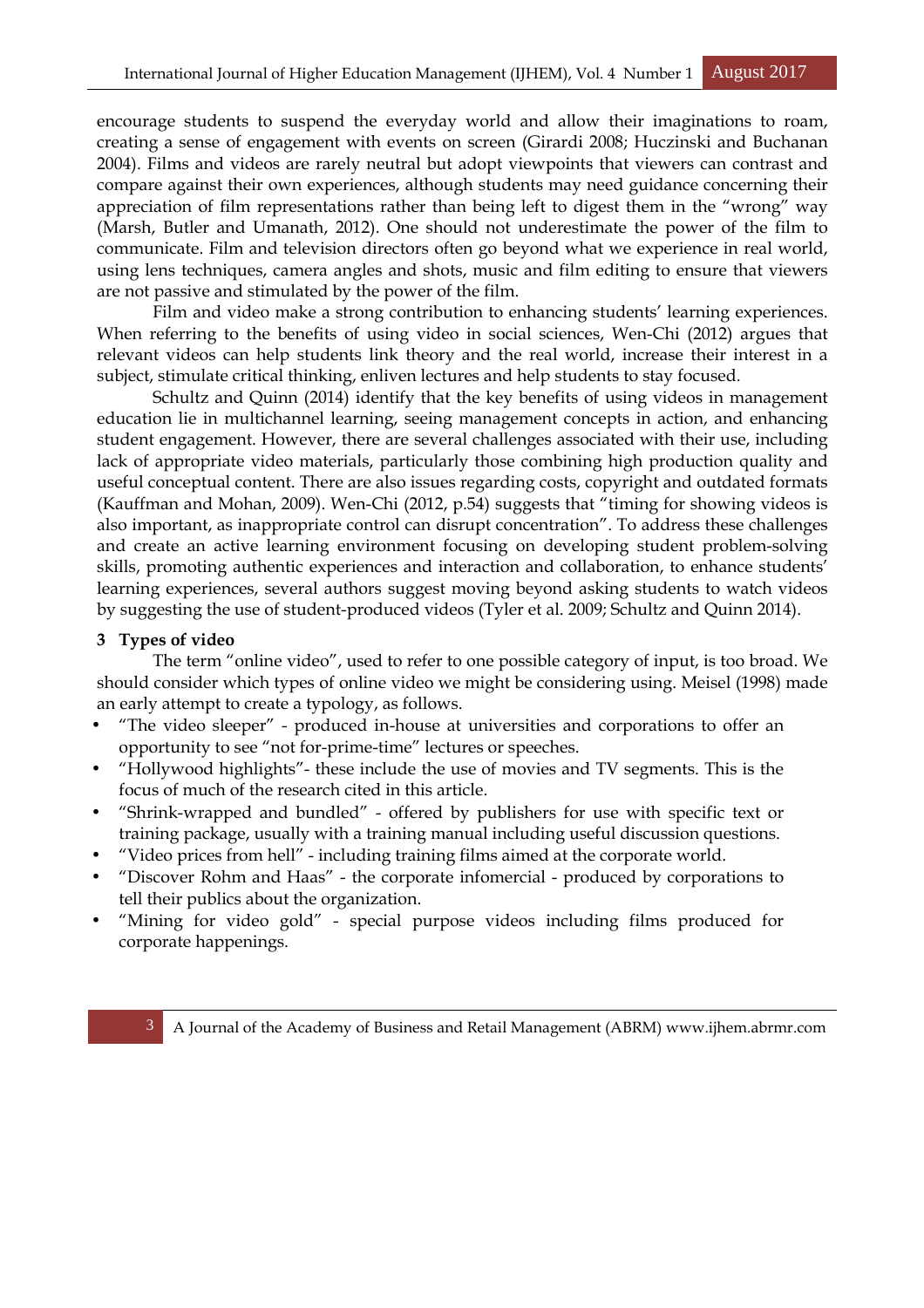• "Home grown" videos that can be created by the educator or the students (to develop several skills including creativity, teamwork, communication) either inside or outside the class.

 A later attempt to create a typology was made by Andrist et al. (2014). They identify the limitations of the literature because it documents how individual films work in a particular course or how film genres, such as popular fiction movies (Burton, 1988) or documentaries (Baker-Sperry, et al., 1999), may be used, rather than distinguishing different types of film content for course use and comparing their didactic strengths for different topics and academic disciplines. They propose the following typology.

- Conjuncture videos, which address some aspect of "real life" by documenting actual events.
- Testimony videos, which feature people giving accounts of events or issues.
- Info graphic videos, which denote videos with expert narrators and summarize information or present explanations about events or phenomena.
- Pop fiction videos, which are fictional accounts drawn from popular.
- Propaganda videos, typically promotional, from governments or corporations.
- Détournement videos, which aim to challenge and subvert dominant messages.

This typology focuses on content rather than source, so an ideal classification would include a combination of the two video-type classification above.

## **4 Impact on memory and attention**

 Fleck et al. (2014) suggest that two key theories give insight into successful integration of technology into the classroom: blended learning theory and information processing theory. Garrison and Kanuka (2004, p.96) define blended learning as "thoughtful integration of classroom face-to-face learning experiences with online learning experiences". The use of videos and on-line sources in the classroom are included in this definition. However, blending technology with face-to-face instruction is effective when they complement one another in a balanced way (Hussey et al. 2014; Osguthorpe and Graham 2003). Where information processing theory is concerned, Mayer (2010) suggests that the use of videos and media pictures engages students longer, leads to an increase of the attention span, meaning that information is more likely to reach the long-term memory centre. For instance, the use of multimedia tools in medical education increased students' attention to target information, subsequently increasing the amounts of information they retained (Mayer, 2010).

 Video and the written word engage students differently. Harrington and Griffin (1990) discuss using the film 'Aliens' to teach leadership and power, pointing to the suggestion of Wright and Huston (1983), and Gioia and Brass (1985) that visual imagery may involve students more deeply than traditional methods, via observational learning. Hannafin et al. (1986) highlight how video commands viewer attention and creates affective arousal toward video content. Consumer behavior research suggests that students are more likely to expand their personal understanding of, or elaborate, concepts presented in visual rather than other media (Petty and Cacioppo, 1986); so when an audience is engaged in the message, they are more likely to process messages through a central, rather than peripheral cognitive route. Forret and Turban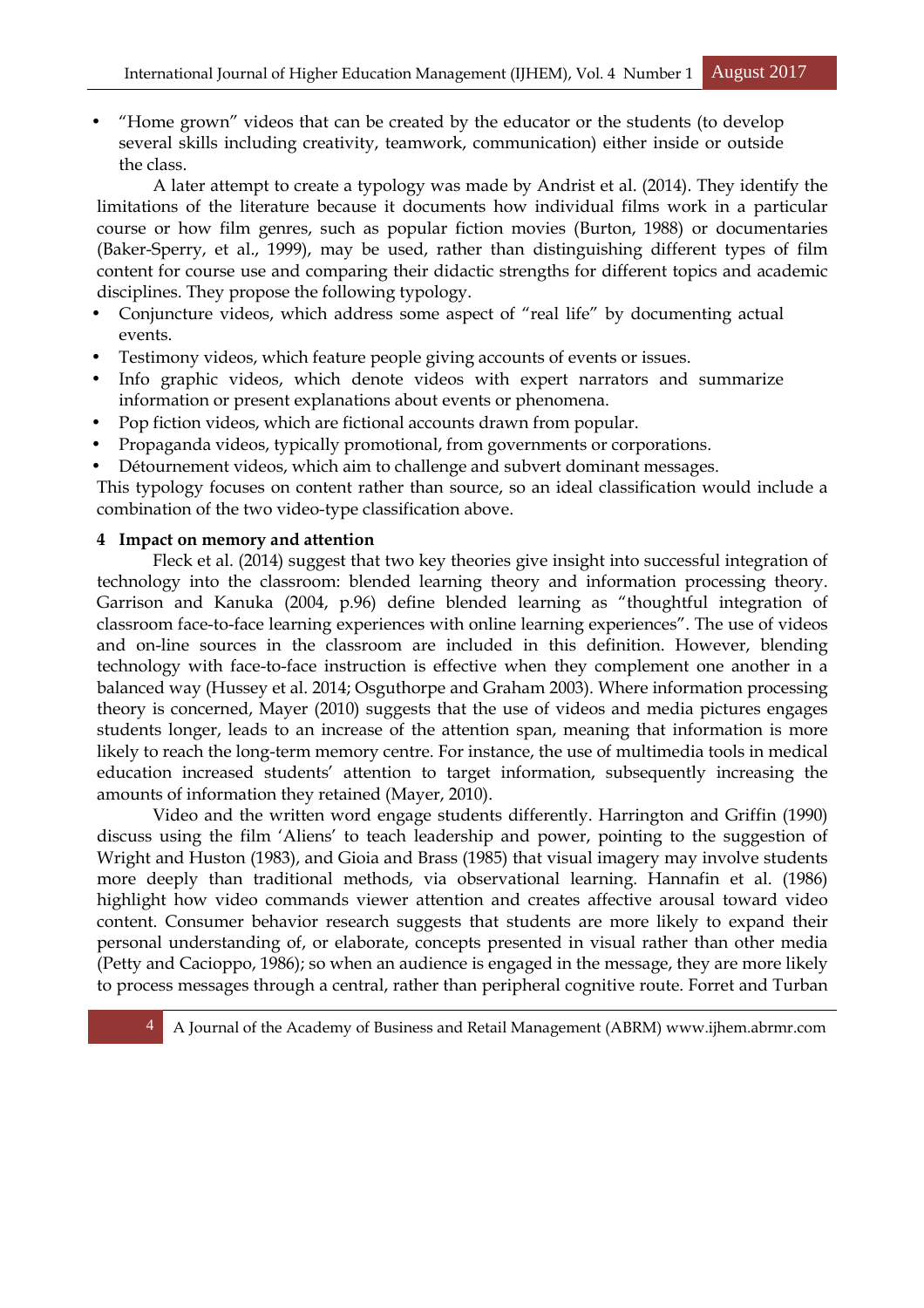(1996) suggest that processing information through the central route is a thoughtful, rather than thoughtless, process (cited in O'Connell, McCarthy and Hall 2004, p.299).

## **5 Story-telling**

 As long as there have been people, there have been stories - ancient cave paintings, stories we tell children, stories in songs and pictures, plays and films, history and politics, and of course the news. They are in every culture and are very powerful. They teach us so much and engage listeners strongly. Film and video used in higher education are close relatives of the idea of story-telling, which has gained much traction not only in management education but also as a technique to engage management with complex situations (Stone et al., 2015). A story is a narrative, true or fictitious, designed to interest, amuse or instruct the listener, reader or viewer. It is a tale, a narration of an incident or series of events, an anecdote, perhaps an unusual, exciting or daring experience. The human brain responds in a special way to stories (Ciotti 2017; Green and Brock 2000; Zak 2014; Widrich 2012). Stories evoke emotion and interest, persuade, amuse and create engagement. The best stories are simple, but well told. Robert McKee, a creative writing instructor known for his "Story Seminar" that was developed when he was a professor at the University of Southern California, suggests that: "Given the choice between trivial materials brilliantly told versus profound material badly told, an audience will always choose the trivial told brilliantly" (McKee, 1998, p.28).

## **6. Development of skills and their application**

 As learners expand their knowledge, they develop a broader base to draw from when making decisions and applying new concepts. Visual media allow permits expansion of understanding by providing greater diversity in context (Hudock and Warden, 2001). Educators suggest that visual media help students transfer material from the educational to the real world (McLoughlin and Luca 2002; Terantino 2011). For example, students in a family-counselling course were exposed to fictitious videos showing counseling techniques in different contexts. This increased their understanding of counseling skills, enabling them to transfer the skills to various real settings (Hudock and Warden, 2001). Others have used YouTube to give procedural instruction for technology tasks, such as fixing printers (Lee and Lehto, 2013).

 Online video is often used in health fields to explain topics related to, for example, childbirth, mental health, pediatrics and leadership (Clifton and Mann 2011; Mayer 2010), particularly for topics which students might not encounter often e.g. complicated birth (Cooper et al., 2011). These videos transmit content knowledge, stimulating class discussion. Videos can accelerate (e.g. an organism growing) or decelerate events (e.g. the trajectory of a bullet), aid learning about distant locations or dangerous events (e.g. forest fires), and bring expertise to a class (Snelson and Perkins, 2009). Cooper et al. (2011) note that these videos can increase skill building particularly for millennial students, who expect technology in the classroom. While Baby Boomers might not have the same view of technology, they can still benefit from different ways of delivering instruction (Cooper et al., 2011).

 Other researchers have found that online video helps increase skills both in a laboratory setting and in practice (Lee and Lehto 2013; Fat et al. 2011) as well as improving long-term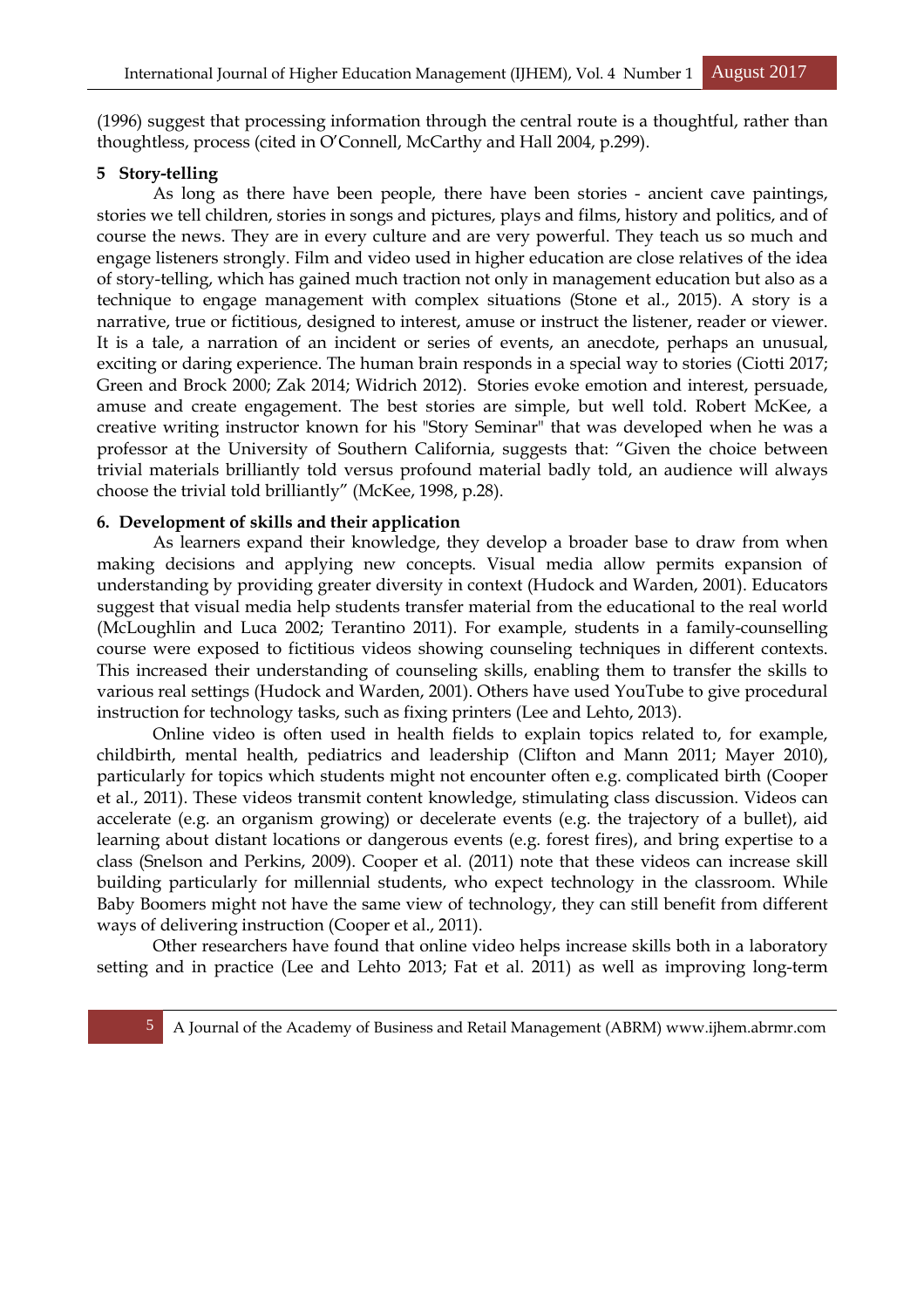retention of material (Manasco, 2010). YouTube is extensively validated as an effective tool for teaching in formal settings or in the home, for common skills and tasks.

 For illustrating a particular topic, non-fiction stories might be thought more credible. However, Appel and Mara (2012) demonstrate that a fictional story is as persuasive as nonfiction. The message is more compelling and persuasive, the more trustworthy the character. Fiction has more potential to transport the reader, as fiction's narrative structure encourages relational processing rather than analyzing individual elements (Marsh et al., 2012). Comer and Holbrook Jr (2012) report on how students used documentary film clips on the making of a Fleetwood Mac music album to understand how a task group can achieve success in the face of process challenges. The students reported that they enjoyed watching the video clips and that this helped them apply the course concepts. Learning more from a real-life example than from a fictitious one (Comer and Holbrook Jr., 2012). Visual media complements traditional pedagogy, adding real life examples linking theory with real world practices (Krammer et al., 2006), helping students pay more attention, particularly if ideas are to be explored in depth (Stone, 1999). Wiseman's films of the cinema verité genre have been used to enhance student engagement with organizational theory (Scherer and Baker, 1999). Without script, narration, or rehearsal of direction from the filmmaker, Wiseman chronicles staff in organizations/social institutions carrying out routine tasks, sometimes under pressure. These films have been very successful in facilitating learning and skill-based activities.

 Live-action and animated film scenes offer alternative teaching resources depending on the aim of the lesson. Champoux(2005) highlights the use of scenes from "Snow White and the Seven Dwarfs" for exploring Diversity, "Robin Hood" for ethics, and "Alice in Wonderland" for problem solving. When live action scenes give a view of reality but tend to be longer. Animated scenes confer strong symbolic meaning on theories and concepts. As animated scenes are usually shorter than live-action remakes, they may be more efficient in the classroom (Champoux, 2005). Other pictorial media, such as comic books, plays and films as literary forms to communicate patterns of human experience, beliefs and traditions, are useful and effective in teaching, for example, using "X-Men" as a vivid narrative to communicate social issues affecting management today, such as ethics and crossing cultural barriers (Gerde and Forster, 2008).

 Videos can support various learning needs (Fleck et al., 2014). For instance, in language courses, YouTube can be used as an aid for any single language but also, as Terantino (2011) suggests, to support learning in any language e.g. key content can be covered in students' native language and/or supplemental videos in a second language (Al-Jarf, 2012).

 There is an important distinction between media literacy and meta-literacy. Media literacy is "the ability to access, analyze, evaluate, and communicate information in a variety of forms, including print and non-print messages" (National Association for Media Literacy Education, 2017), meta-literacy is the "intersection and framework where subject content, technology, format, text, non-text, and participatory culture are all incorporated to ensure competencies in our learners" (DeCesare 2014, p.6). This means that while we can be enthusiastic about using new media to help students develop understanding of and engagement with content, it is important to ensure we do not lose the focus on the outcome, in terms of competences.

6 A Journal of the Academy of Business and Retail Management (ABRM) www.ijhem.abrmr.com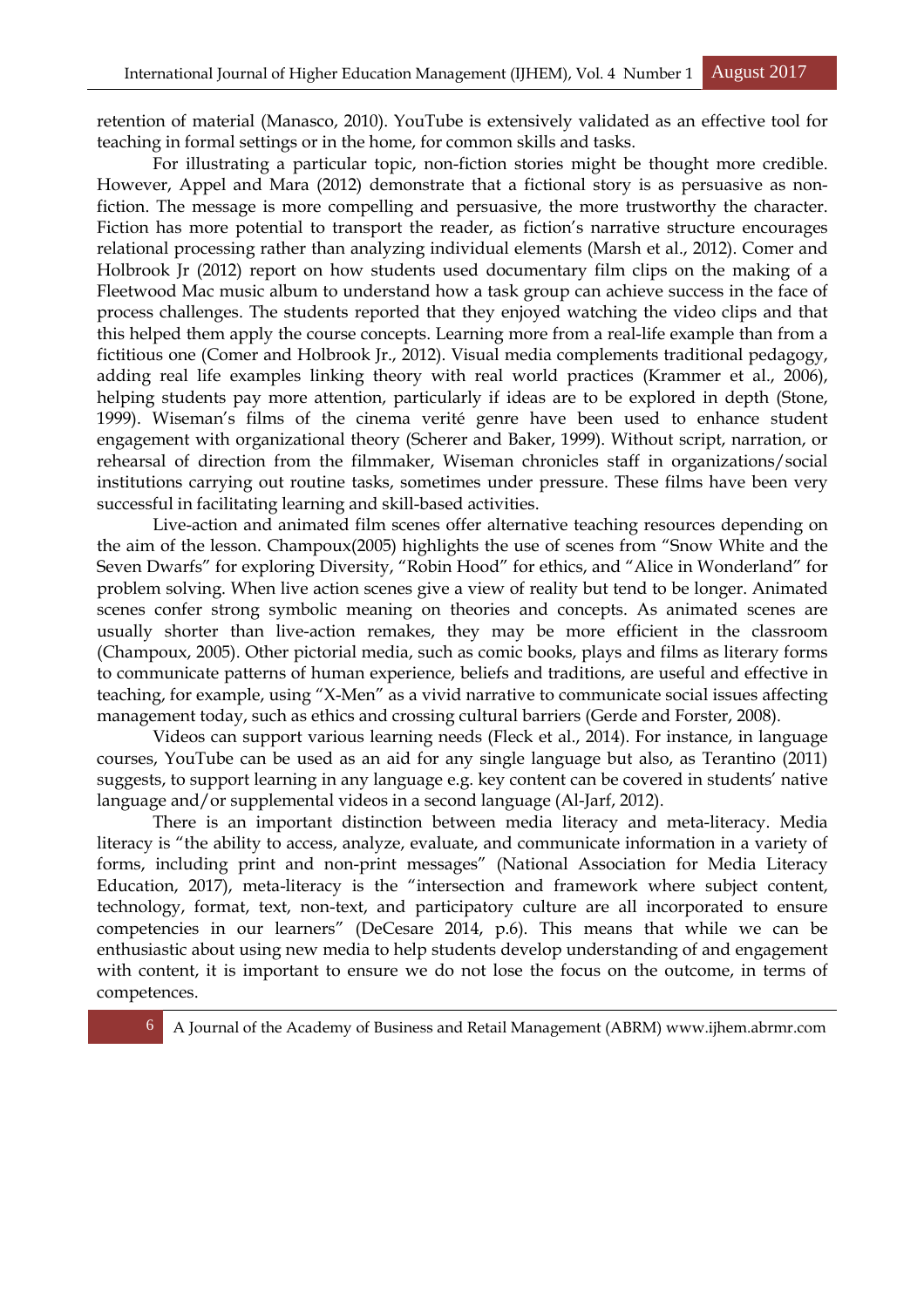#### **7 Issues in curriculum design**

 Although using film and video enhances students' learning experience, pedagogical implementation poses some challenges (Wen-Chi, 2012). Educators must consider two issues: cultural factors and video length. Gafni and Filin (2015) identify differences between students with different cultural backgrounds in terms of the rate of completion and the average watching time, and that regardless of the device used in the classroom (desktop computers, laptops, netbooks; tablets or smart phones), the rate of video watching completion is greater when video length is shorter. This is supported by other researchers (see e.g. Anderson and Tyler 2009; Guo et al. 2014; Liao 2012; Meseguer-Martinez et al. 2017).

 Aiming to reduce learners' cognitive effort and increase learner control over the pace, sequencing, and duration of content presentation, Ibrahim (2012) confirms the importance of breaking videos into small units (segmentation), and suggests cueing and summarizing the main information (signaling), and removing non- essential information (weeding).

 Based on the idea that videos should be effective pedagogically, designed for cognitive engagement, constructive reflection, and hence learning, Koumi (2013) offers a practical framework of effective pedagogic video design principles including the following elements; a hook, signpost, facilitate attentive viewing, to enable constructive learning, sensitize, elucidate, reinforce and consolidate/conclude. These steps can help to encourage the viewer to participate in 'mindful, constructive viewing'.

 Another key issue relates to micro-level design. Koumi (2013) calls for collaboration between practitioners and researchers. Those who prepare multimedia packages for the UK Open University are experienced teachers and produce learning material based on their teaching experience, but as Price and Kirkwood (2013) suggest, they make limited use of research evidence to support teaching practices. While researchers make design recommendations without considering practices of respected practitioners, instead referring to a model of cognitive processing based on previous learning theories, the cognitive theory of multimedia learning (Moreno and Mayer, 2000). This means that their recommendations have less value for practitioners, as they are either rudimentary or imprecise and their support derives from laboratory experiments of low applicability to real learning environments. To be of practical use, the research needs to derive from practicable micro-level design guidelines.

 Hede (2002) notes that conflicting results of video use are unsurprising, given the many contingent factors that have been shown to moderate multimedia effects, including:

- Nature of visual and audio input
- Cognitive engagement
- Cognitive overload.

 Where the latter two factors are concerned, Brünken et al. (2003) report a reversal effect. While, as expected, cognitive load grows with task difficulty, if a task is too hard, cognitive load falls again, suggesting that heavy cognitive overload induces cognitive disengagement. Where the first factor is concerned, optimal multimedia design would ensure harmony (ideally synergy) between visuals and narration. Experimental studies, through manipulating a multimedia package's format, may create distortions in a harmonious pedagogical design, so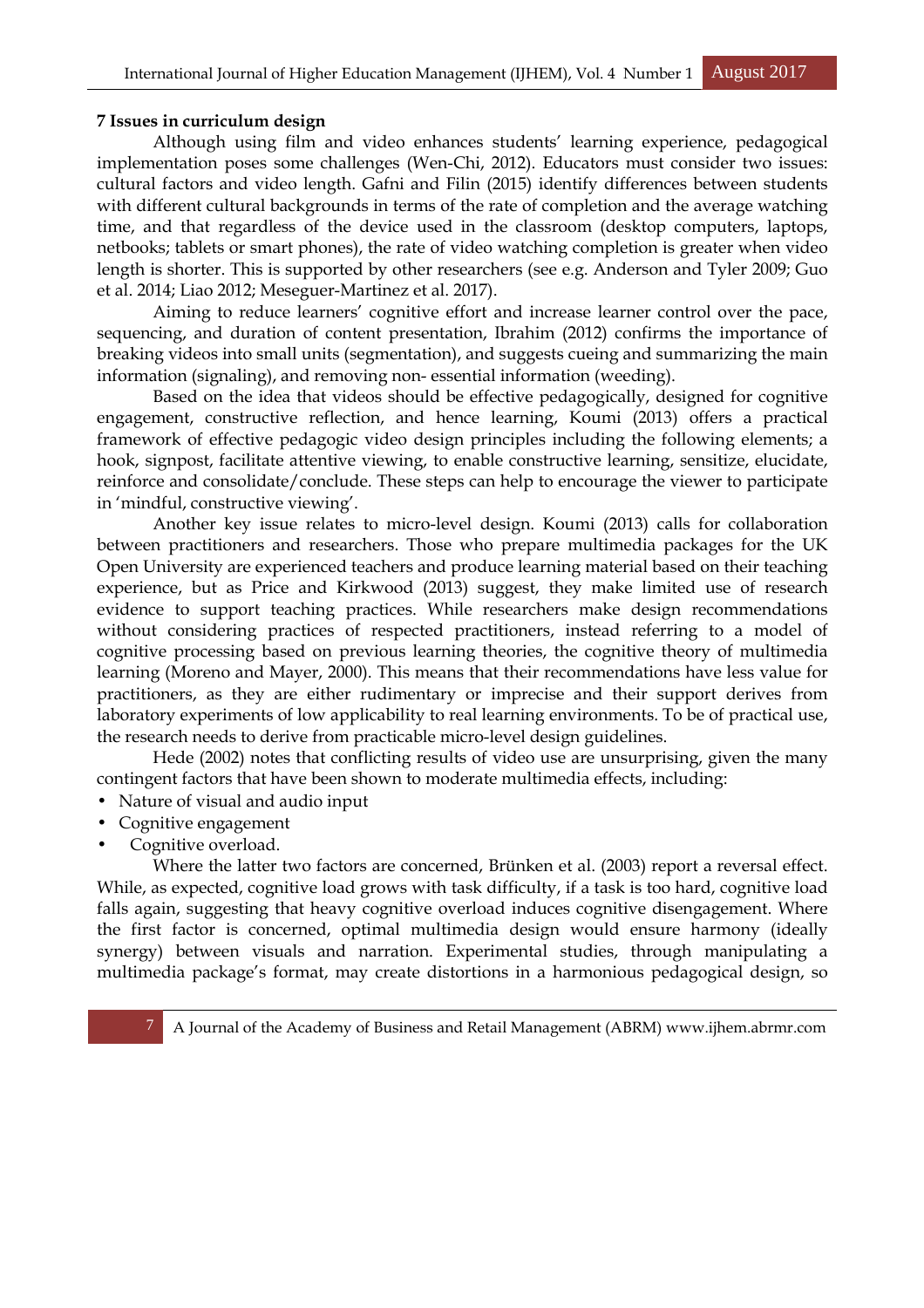inconsistent results might be created by design distortions, which cannot be easily controlled for, as there are no agreed micro-level design guidelines for audio-visual harmony/synergy.

#### **8 Some good practices for implementation**

 While the use of online video in higher education is not new, its prevalence as an educational tool encourages attention in regards to best practices and student outcomes. Much research is anecdotal, often lacking educational theoretical foundations. This review confirms the usefulness of online video as a form of lecture support and a conversation starter in the classroom. The general benefits of online video in the classroom and the benefits of classroom discussions are supported by blended learning theory as well as information processing theory, which clearly demonstrate the benefits of integrating online video.

 McLoughlin and Luca (2002) suggest a combination of project-based learning, collaborative learning, and extensive exposure to media be used to enhance the learning experience. However, the effectiveness of this approach depends on what is shown and to whom (Snelson and Perkins, 2009). Although showing videos strengthens connection with digital natives and bridges gaps with non-traditional students, faculty should ensure the relevancy and learning potential of videos (Al-Jarf 2012; Cooper et al. 2011; Fat et al. 2011). In addition, active learning techniques should be employed with online video use, versus simply showing a video. Researchers note the importance of student discussions after watching videos to further develop students' understanding of the material (Al-Jarf, 2012).

 Laurillard (2002) suggests that the benefits of the use of video should not distract us from the basic dialogue of learning. These benefits should be balanced with less positive aspects, such as passive video viewing, in which there is no constructive engagement or active learning. The speed of technological development is outstripping the pace of educational change, so while higher education tries to play catch-up, there is ample room for creative and innovative learning approaches that challenge students and lecturers and push technological possibilities to their limit. Bates (2015) suggests that technologies are just tools to be used in various ways, and that how they are applied is very important, as the same technology can be applied in different ways, especially in education.

 O'Connell et al. (2004) suggest that educators who adopt newer media in teaching via the case method should not neglect that the choice of media has an impact on the level of engagement, the focus of attention, and lessons learned. Student engagement with material is central to processing potential lessons.

 When used in the right way, online video can be an asset in the classroom (Davis et al. 2012; Fleck et al. 2013). Blended learning theory recommends the use of technology to be deliberate and integrated into the course harmoniously (Osguthorpe and Graham, 2003). In Fleck's et al. (2014) classroom-based study, class meetings began with the presentation of a short online video. Immediately after the video, the class participated in a structured discussion answering a question that pertained to the course content and the video. It is the combination of the media and discussion that is unique to this study and this has not been investigated in previous research, especially based on theoretical frameworks. Students' opinions were assessed at both the start and end of the semester. It was hypothesized that college students would view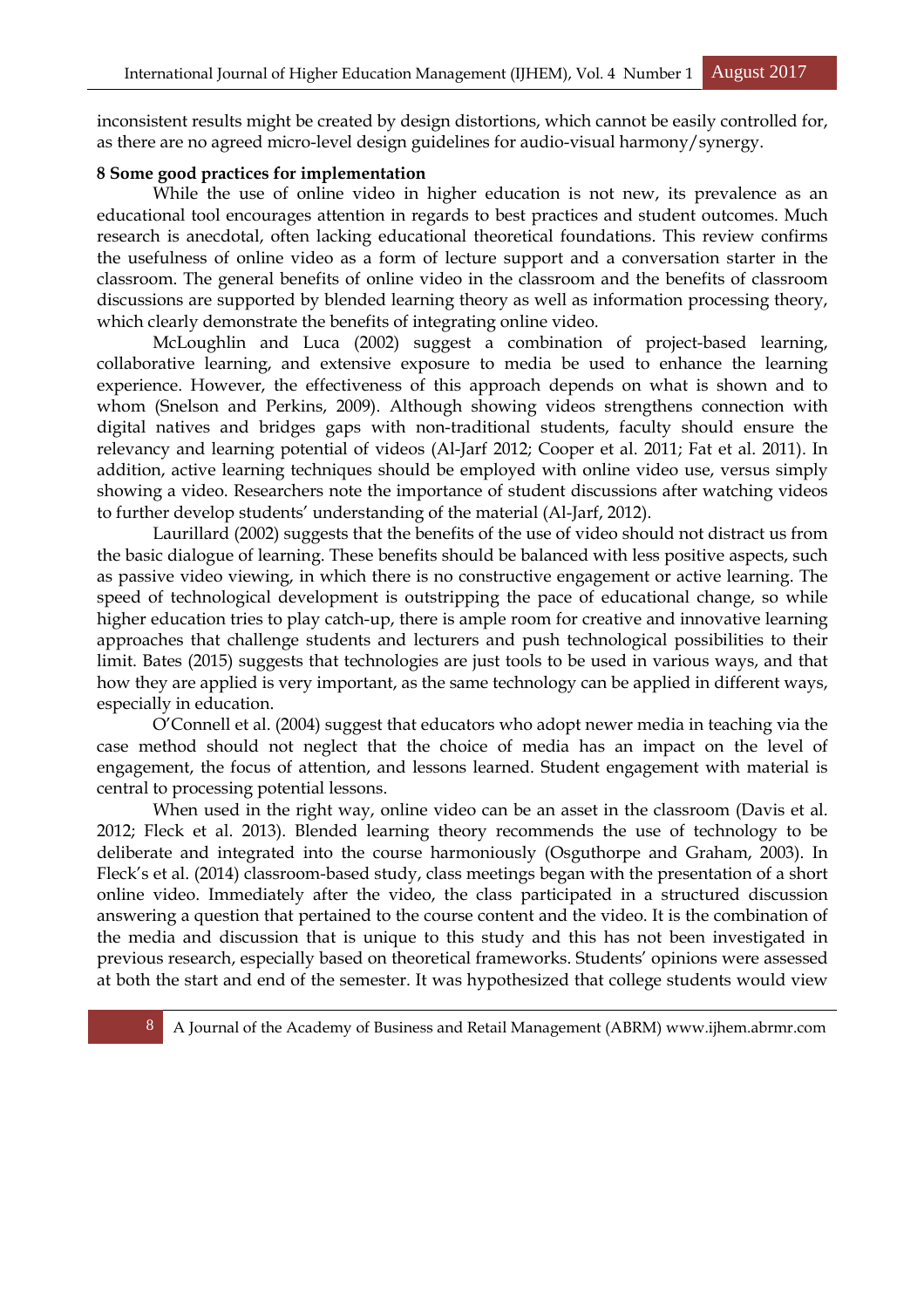the online video paradigm positively as a learning tool in the classroom. In addition, it was expected that the use of online video and discussions would contribute to an increase in students' understanding of course content.

 Online video is a stimulating and differentiated approach to learning new material. Berk (2009) discussed the potential of media to provide greater entertainment in the classroom. Entertainment, though not a goal of education, has been shown to increase students' attention (Berk 2009; Terantino 2011). Media can help to draw attention and maintain interest in a topic for much longer than a traditional lecture, which might be missing visual stimulation (Berk, 2009).

 An important component of Fleck's et al. (2014) study was class discussion after viewing online video. Structured discussions gave students opportunities to engage further with the material, share ideas, and clarify uncertainties. Collaborative reasoning amongst peers has shown to be effective at increasing comprehension (Boud et al. 1999; Murphy et al. 2009; Topping 2005). This is consistent with Mayer (2010), who showed that keeping students engaged longer increases the time information is retained in working memory. Chen et al. (2010) suggest that technological applications increase the time spent on tasks, increase opportunities for collaboration, and foster executive functioning skills. These skills develop more when coursework is linked with face-to-face interaction rather than use of technology alone (Chen et al. 2010; Mayer 2010). Lee and Lehto (2013) suggest that an increase in self-efficacy in a task also predicts higher interest and satisfaction with the information. Thus, those who find that online video and class discussions are useful components in their learning experience and feel competent in using the technology, are more likely to continue engaging in the activities to strengthen their understanding of the material.

 Online platforms offer a unique opportunity to enrich classroom learning environments, creating a novel way of conveying educational content through real-life situations and observations, as well as connecting students with external experts. Through the social media platforms used in popular, students can actively pursue learning by themselves (George and Dellasega, 2011). Teachers in all areas of education and in all fields of study can enrich their classroom environment by using online video as a tool to engage their students, particularly connected to meaningful in-class peer discussions. The content ranges from personal home movies, to television show clips, film extracts (and sometimes complete films) to formal lectures by experts. Videos are also posted many languages and contexts. Given the sheer volume of videos accessible, they can be incorporated, accompanied by discussion questions, in any classroom; transcending academic disciplines.

 The concept of edutainment has existed for hundreds of years to create interactive learning, but has evolved into the integration of technology, design and academic teaching (Makarius, 2016). Makarius describes two technology applications with educators can use to enhance the learning experience by encouraging students to create their own animated presentations/videos with voiceovers, using pre-designed formats. Other writers have explored this medium. Movie Maker for PC and movie for Mac allow teachers to 'spice up' their typical lecture or PowerPoint presentation with attention-grabbing video sessions. Lectures can be recorded and interspersed with other material. Combining pictures, music narration, video-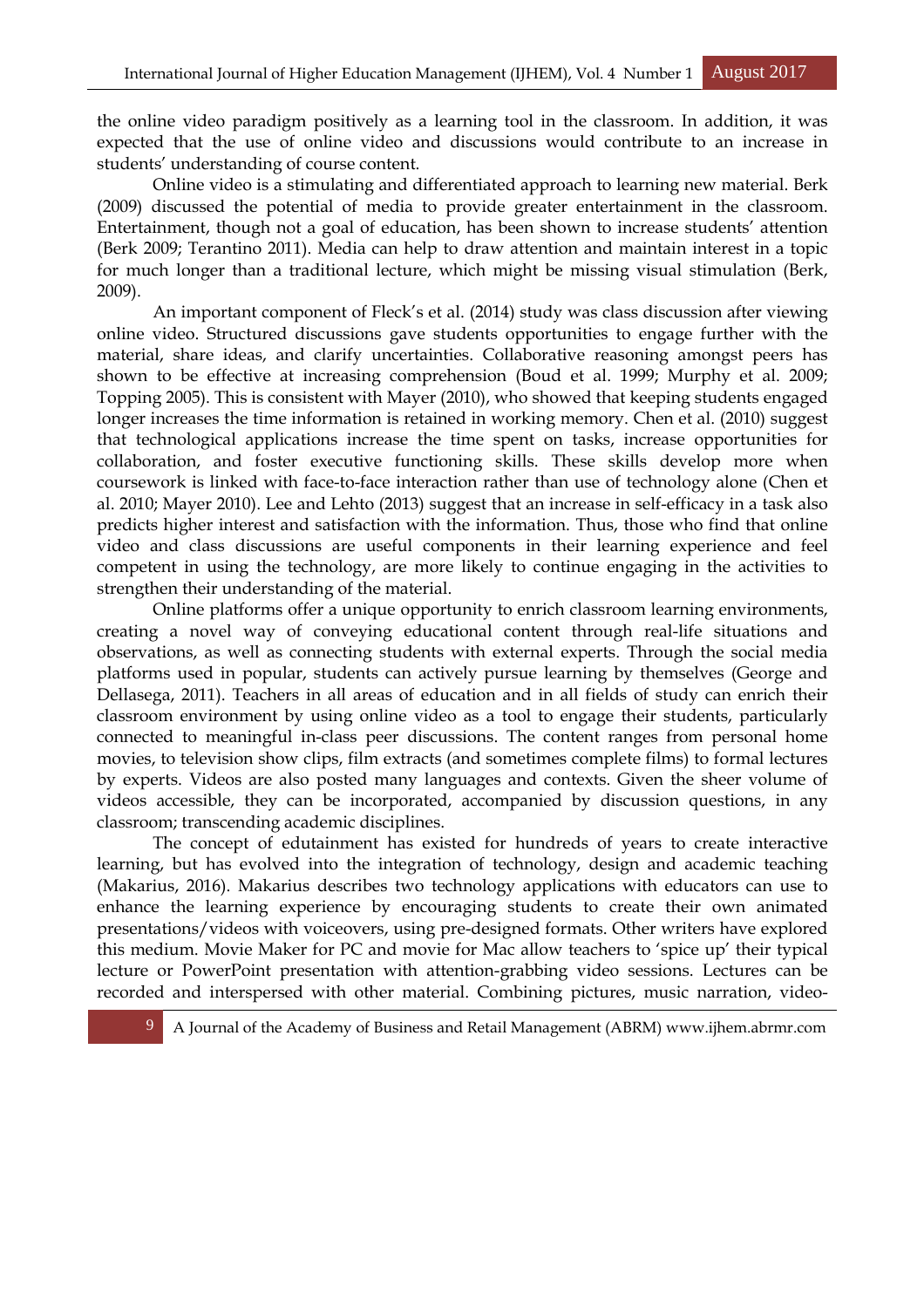clips, interesting overlays and transitions is attractive to students and has proved very engaging (Lucking et al., 2011).

 Such an approach helps meet students' demands for a more interactive approach linked with popular culture (Peacock et al., 2016). Their recent survey reported predominant use of online video clips, followed by use of websites, blogs and forums. Interactive approaches to video-sharing and authoring tools work directly via normal web browsers. Students can create and share their own videos using common technology. By engaging in online video production, students can learn to develop high quality instructional presentations that synthesize their own research and add to the pool of instructional video clips. Students can also search a vast online repository of existing video clips to augment papers, reports, and presentations (Snelson and Perkins, 2009).

#### **9 Examples in management education**

 There are several examples of management education curricula using film. Smith (2009) takes the saying 'a picture is worth a thousand words' one step further, highlighting an Organisational Behavior course taught almost exclusively by film, in different contexts settings, providing a better understanding of the course concepts. Several authors highlight the use of feature length movies to enhance and improve the learning experience of management students, for example, "Enron: The Smartest Guys in the Room" being used to explore student attitudes towards business ethics. Students appear to have developed a more realistic, less optimistic (and perhaps cynical view) of the business world (Cox et al., 2009). "Charlie and the Chocolate Factory" is another interesting example that engages students and initiates debate. Although an unusual choice, the film is worth exploration for the paradigms it suggests in relation to recruitment and selection – psychometric and social paradigms and Person-Organization Fit (Billsberry and Gilbert, 2008).

 There is growing use of film in different national cultures to highlight and arouse student interest in entrepreneurship and topics such as social awareness in countries where these matters are not popular due to the economic climate or other reasons. In Spain, various fiction and non-fiction films were used in the teaching of different aspects of entrepreneurship. Spanish higher education has traditionally been ivory-tower and academically focused, with entrepreneurship skills obtained through traineeships rather than university lectures. Students did become more sympathetic and adopted a more realistic approach towards entrepreneurship whilst acknowledging its shortcomings (Pérez-Bustamante et al., 2012). In Turkey, to inspire critical thinking of Turkish sociology students concerning issues such as the death penalty, gender equality and prejudice, three films were shown to enhance awareness and interest in social issues, with the results indicated that film was an effective medium in arousing interest and forming a critical perspective (Kennedy et al., 2011).

 Cross-cultural studies and communication is another area where the use of film to illustrate and stimulate student reflection on people and cultures. The film 'Outsourced' (2006) embodies all four areas, Champoux (1999) recommended for effective intercultural education: experience (creating an experience for viewers), as case (providing a non-print case to be analyzed), as meaning (giving meaning to theories and concepts), and as metaphor (creating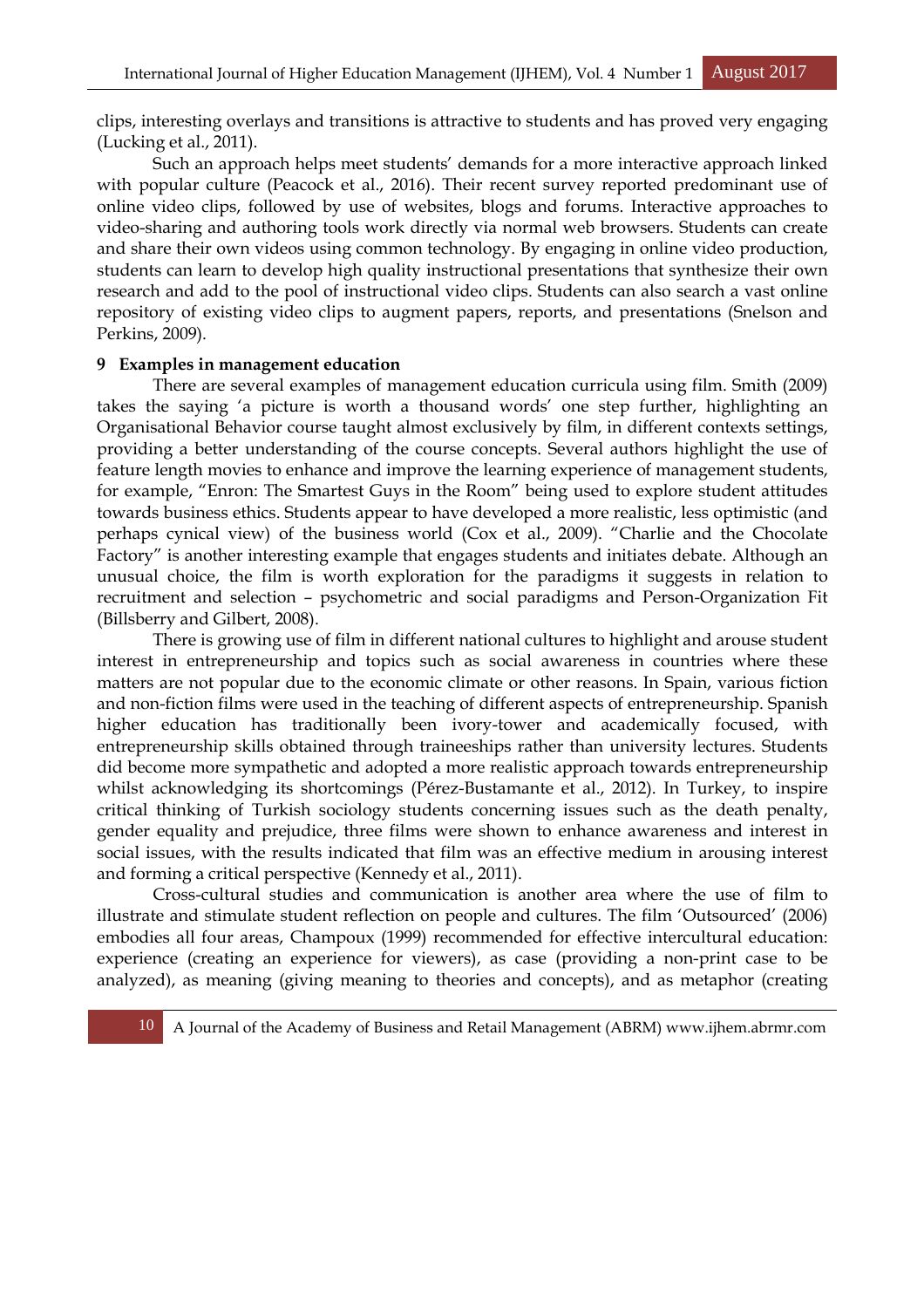metaphorical images of abstract concepts. Briam (2010) also highlights the use of the intercultural film database from the University of Hildesheim, which includes films analyzed by twenty cultural dimensions.

 Other films such as 'My Big Fat Greek Wedding' have proved effective in teaching crosscultural theories and developing cross-cultural competence and cultural intelligence. There are practical implications too. Popular movies, used in cross-cultural training for expatriate managers and international managers, are useful in developing multicultural perspectives and cross-cultural competences, but this should be backed up with specific training programmes or academic courses, to observe cultural sensitivities and prevent generalizations and misunderstandings (Pandey, 2012). With increased globalization, one might think that the use of films might bring cultures together or even fuse them to some extent. In a study in Taiwan, this was tested using US and Taiwanese films against the theories of Hofstede and Dunning, but results showed little evidence of this, suggesting it will take time for globalization to change Taiwanese culture. However, in areas where certain types of diversity might be lacking, videos can be used to introduce different social groups and their perspectives, allowing students to participate in cross-cultural exchanges (Fang and Po-Yao, 2014).

#### **10 Discussion**

 There is powerful evidence that use of different creative media (films, videos, fiction), particularly in their accessible online form (whether created by expert directors or by students) are very engaging for and liked by students and lead to deeper, better learning. So, we are left with the question as to why it is up to individual lecturers to decide whether to use these aids to teaching, and why the attitude of most higher education institutions towards this approach seems to be conservative, particularly in a time when students themselves can easily access online video courses on many subjects they study, via providers of MOOCs (Massive Open Online Courses), and perhaps even identify specific material to reinforce the learning of themselves and their peers.

There are several possible answers to this question. They include the following:

- Higher education lecturers are largely left to their own devices, and are in many countries subject to very weak and reactive (not what could they have done, but did they do well what they set out to do) quality control.
- Higher education staffs are overloaded with teaching and under pressure to deliver more research, and have limited time for innovating, especially for searching for appropriate online material to insert into their courses and structure their lectures and seminars round this material.
- Students are subject in most cases to rather unadventurous pedagogical design, and almost never to courses which are designed to exploit online video and similar resources strategically, rather than as small patches on an unvarying diet of lectures and seminars, so they have little to compare their experience.
- Universities often focus their efforts on introducing technology into lectures and seminars in unadventurous ways e.g. by filming existing lectures, mainly to allow students to reinforce the learning gained from them, rather than on approaches which

11 A Journal of the Academy of Business and Retail Management (ABRM) www.ijhem.abrmr.com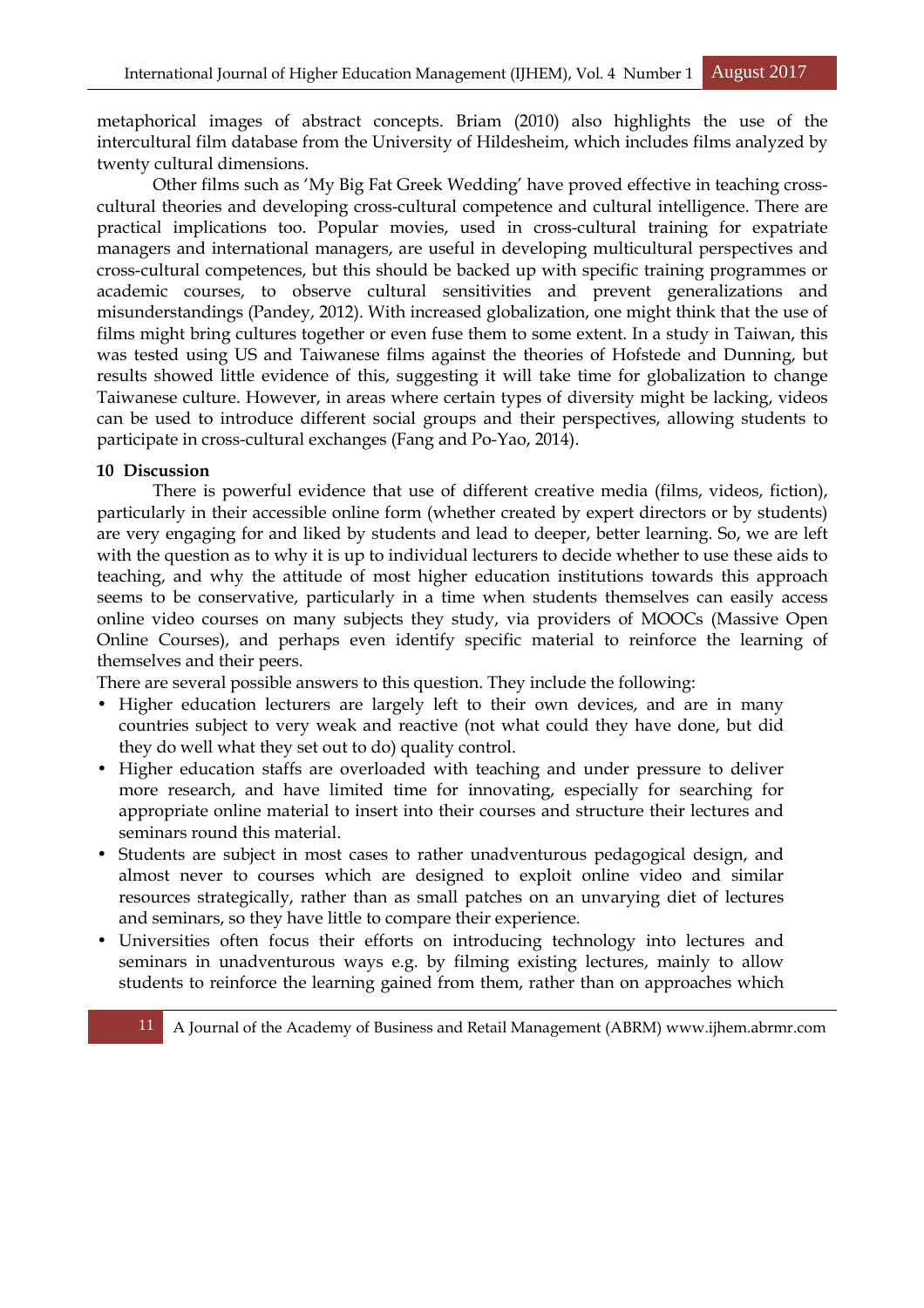involve significant changes to the way learning is encouraged – the exceptions to this are of course distance learning universities such as the UK's Open University.

• This area falls between the planks of learning and development activity and lecturer induction and in-service training (absent in many universities), lecturers are never trained or even encouraged to use these resources or taught how to do so effectively, or even introduced to the different video types, for example, and their strengths and weaknesses for achieving specific curriculum or pedagogical objectives.

#### **11 Research limitations and direction for further research**

 Following from the above, the most obvious candidate for further research is the process by which universities make decisions about the above matters, especially the issue of centralization versus decentralization (whether at university, faculty or school level) concerning curriculum design and pedagogical methods and their relationship with quality management. Given the aim of this paper, we did not explore some aspects of the application of multimedia in teaching e.g. on lecture capture, video feedback, video tutorials, so we suggest that future research could address this limitation.

 This article has focused on the general impact of the media discussed, with occasional reference to culture. More work could be done to identify the impact of issues such as culturespecific sensitivities. Another obvious area for research is the impact of concentration spans, which may differ between students, and the student history of reading, given that in some countries there have been problems with literacy amongst the young. The connection between learning styles and gender could also be explored, as could the impact of dyslexia and visual impairment.

#### **12 Acknowledgments**

 The authors would like to thank Fiona Wilson (Senior Lecturer) and Dr Geoffrey Paul (Academic Director for Business), both of St Mary's University for their helpful advice on earlier draft of this paper.

#### **13 References**

- Al-Jarf, R., 2012. Online videos for specific purposes. Journal of Educational and Social Research, 2(6), pp.17-21.
- Amann, W.,Pirson, M., Dierksmeier, C. Kimakowitz, E.V., Spitzeck, H., Von Kimakowitz, E. (Eds)., 2011. Business schools under fire: Humanistic management education as the way forward. Palgrave Macmillan.
- Andrist, L., Chepp, V., Dean, P. and Miller, M.V., 2014. Toward a video pedagogy a teaching typology with learning goals. Teaching Sociology, 42(3), pp.196-206.
- Appel, M. and Mara, M., 2013.The persuasive influence of a fictional character's trustworthiness. Journal of Communication, 63(5), pp.912-932.
- Association of Business Schools, Quality Assurance Agency for Higher Education and Chartered Management Institute. 2014. 21st Century Leaders: Building practice into the curriculum. [Online]. Available from: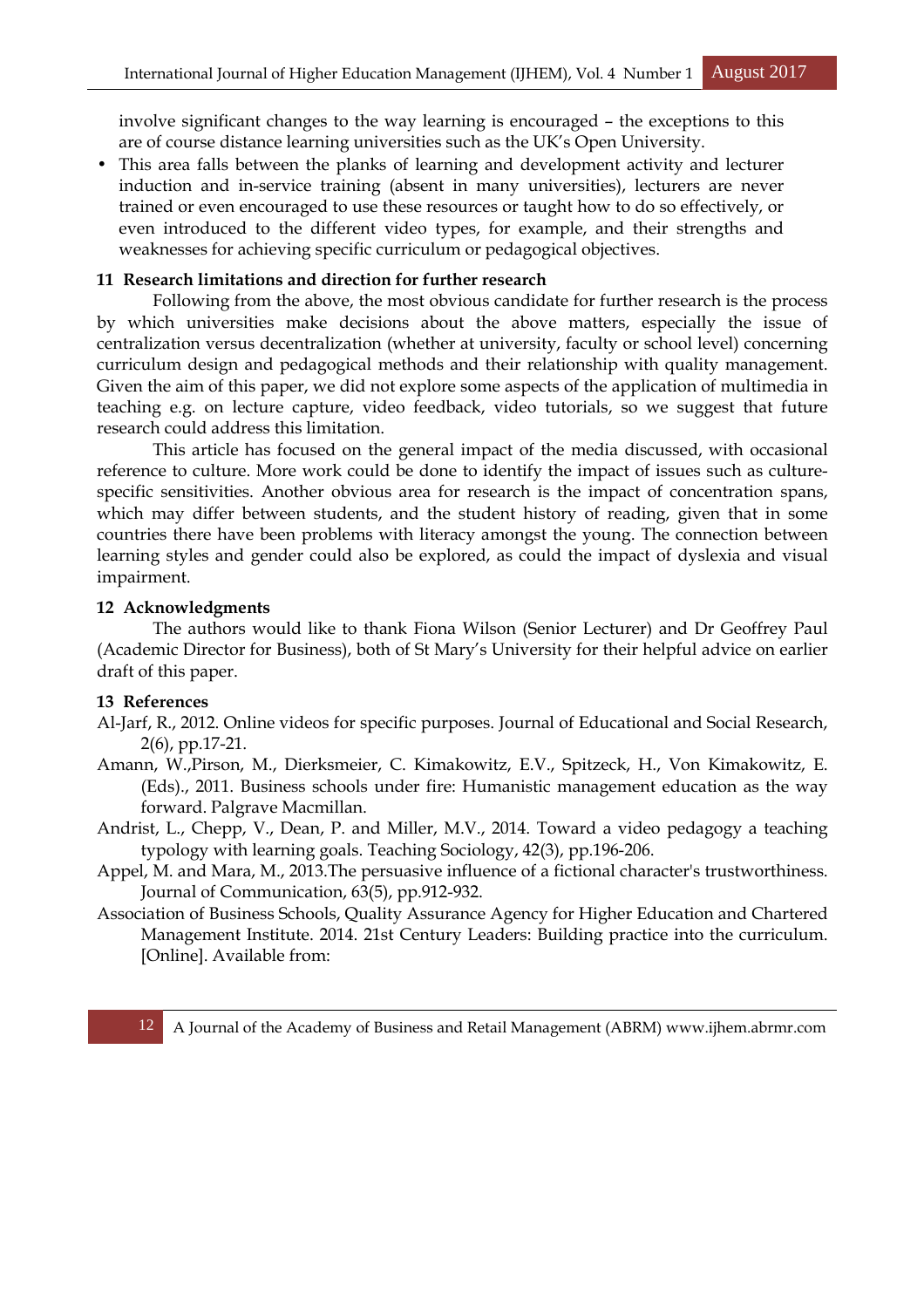- http://www.managers.org.uk/~/media/Files/PDF/21st\_Century\_Leaders\_June2014.pdf (Accessed 4 May 2017).
- Baker-Sperry, L., Behringer, A. and Grauerholz, L., 1999. Bringing gender to life in the classroom: Recommended videos that teach about gender. Teaching Sociology, 27(2), pp.193-207.
- Bates, A. W., 2015. Teaching in a digital age: Guidelines for designing teaching and learning. Tony Bates Associates.
- Berk, R.A., 2009. Multimedia teaching with video clips: TV, movies, YouTube, and mtvU in the college classroom. International Journal of Technology in Teaching & Learning, 5(1), pp. 1- 21.
- Billsberry, J. and Gilbert, L.H., 2008. Using Roald Dahl's Charlie and the Chocolate Factory to teach different recruitment and selection paradigms. Journal of Management Education, 32(2), pp.228-247.
- Boud, D., Cohen, R. and Sampson, J., 1999. Peer learning and assessment. Assessment & evaluation in higher education, 24(4), pp.413-426.
- Brabazon, T., 2016. The University of Google: Education in the (post) information age. Routledge.
- Briam, C., 2010. Outsourced: Using a comedy film to teach intercultural communication. Business Communication Quarterly, 73(4), pp.383-398.
- Brooks, A., 2009. Business Schools Mull Over Blame In Financial Crisis. [Online]. Available from: http://www.npr.org/templates/story/story.php?storyId=103719186 (Accessed 5 May 2017).
- Brünken, R., Plas, J. L., and Leutner, D., 2003. Direct measurement of cognitive load in multimedia learning. Educational Psychologist, 38(1), pp.53-61.
- Burton, C.E., 1988. Sociology and the feature film. Teaching Sociology, 16(3), pp.263-271.
- Bury, E., 2015. Why the New Generation Is Turning Away from Facebook. [Online]. Available from:
- http://www.huffingtonpost.ca/erin-bury/facebook-new-generation\_b\_6431322.html (Accessed 29 June 2017).
- Caldwell, H. and Bird, J., 2015. Teaching with tablets. Learning Matters. Sage. London.
- Champoux, J.E., 1999. Film as a teaching resource. Journal of Management Inquiry, 8(2), pp.206- 217.
- Champoux, J.E., 2005. Comparative analyses of live-action and animated film remake scenes: finding alternative film-based teaching resources. Educational Media International, 42(1), pp.49-69.
- Chen, P.S.D., Lambert, A.D. and Guidry, K.R., 2010. Engaging online learners: The impact of Web-based learning technology on college student engagement. Computers & Education, 54(4), pp.1222-1232.
- Ciotti, G., 2017. The Psychology of Storytelling. [Online]. Available from:
- http://www.sparringmind.com/story-psychology/ (Accessed 4 May 2017).
- Clifton, A. and Mann, C., 2011. Can YouTube enhance student nurse learning? Nurse education today, 31(4), pp.311-313.

13 A Journal of the Academy of Business and Retail Management (ABRM) www.ijhem.abrmr.com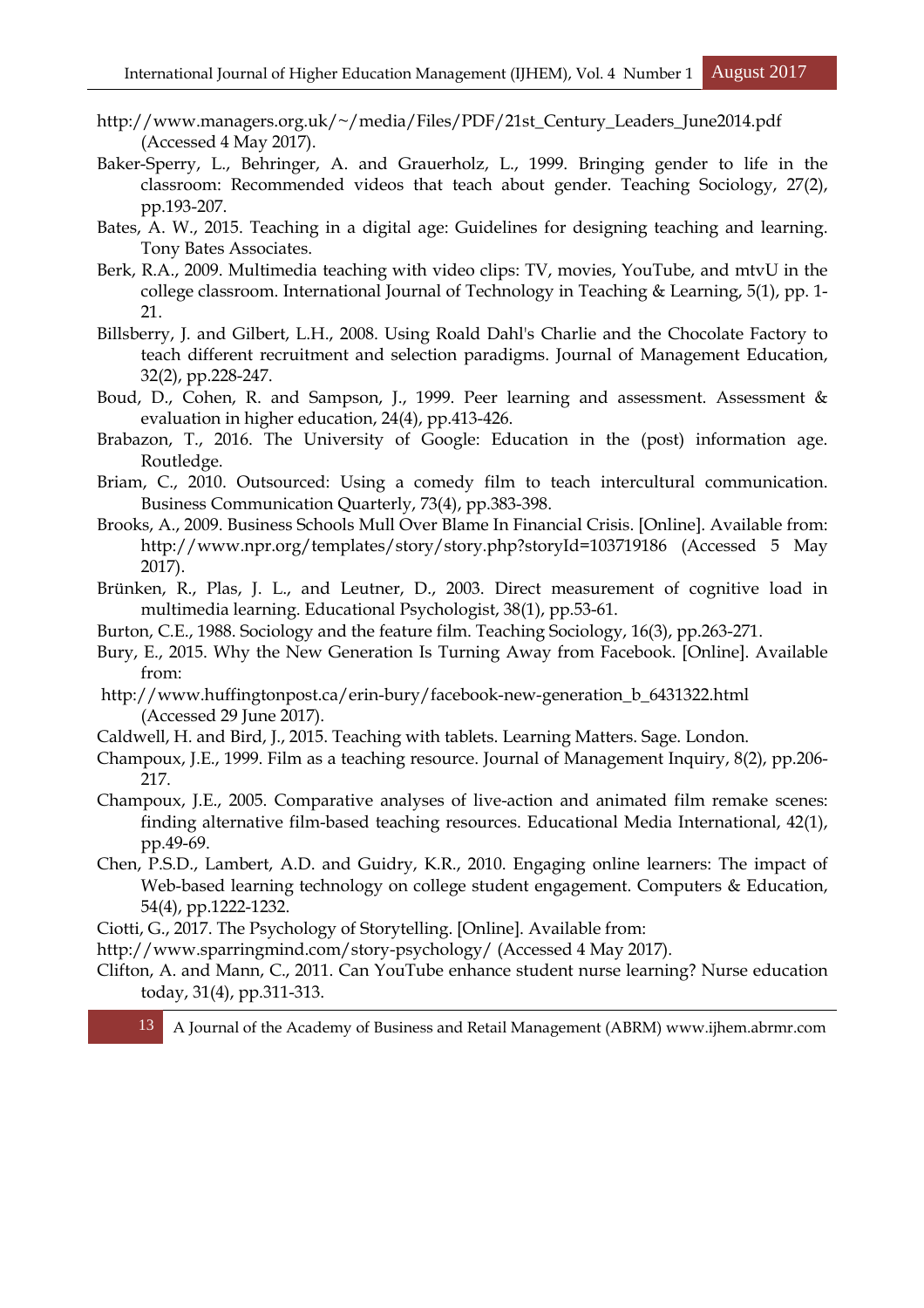- Comer, D.R. and Holbrook Jr, R.L., 2012. Getting behind the scenes of Fleetwood Mac's rumours: Using a documentary on the making of a music album to learn about task groups.Journal of Management Education, 36(4), pp.544-567.
- Cox, P.L., Friedman, B. and Edwards, A.L., 2009. Enron: The smartest guys in the room—using the Enron film to examine student attitudes towards business ethics. [Online]. Available from:

https://www.researchgate.net/profile/Barry\_Friedman3/publication/265990683\_Enron\_ The\_Smartest\_Guys\_in\_the\_Room-

Using\_the\_Enron\_Film\_to\_Examine\_Student\_Attitudes\_towards\_Business\_Ethics/links/5 4b50f730cf28ebe92e4b804.pdf (Accessed 4 May 2017).

- Davis, H. F. C., Deil-Amen, R., Rios-Aguilar, C., and Canche, M. S. G., 2012. Social media in higher education: A literature review and research directions. [Online]. Available from: http://arizona.academia.edu/hfdavis/Papers/1290387/Social\_Media\_in\_Higher\_ Education\_A\_Literature\_Review\_and\_Research\_Directions (Accessed 6 May 2017).
- DeCesare, J.A., 2014. The expanding role of online video in teaching, learning, and research. Library Technology Reports, 50(2), pp.5-11.
- Fang, M.T. and Po-Yao, C., 2014. Is Globalization Changing the Culture from Movie Perspectives? iBusiness, 2014, 6(04), pp.160-179.
- Fehim Kennedy, N., Şenses, N. and Ayan, P., 2011. Grasping the social through movies. Teaching in Higher Education, 16(1), pp.1-14.
- Fleck, B.K., Beckman, L.M., Sterns, J.L. and Hussey, H.D., 2014. YouTube in the classroom: Helpful tips and student perceptions. Journal of Effective Teaching, 14(3), pp.21-37.
- Forret, M.L. and Turban, D.B., 1996. Implications of the Elaboration Likelihood Model for interviewer decision processes. Journal of Business and Psychology, 10(4), pp.415-428.
- Fortunate, L., Taipale, S. and de Luca, F., 2017. Digital generations, but not as we know them, Convergence: The International Journal of Research into New Media Technologies. [Online].Available

from:https://jyx.jyu.fi/dspace/bitstream/handle/123456789/53233/fortunatitaipaledeluc adigitalgenerations.pdf?sequence=1 (Accessed 29 June 2017).

- Gafni, R. and Filin, D., 2015. Worldwide Video Use Patterns in e-Learning: Exploring time, completion rate, and devices. Online Journal of Applied Knowledge Management, 3(1), pp.74-92.
- Galloway, J., John, M. and McTaggart, M., 2015. Learning with mobile and handheld technologies. Routledge. Abingdon.
- Garrison, D.R. and Kanuka, H., 2004. Blended learning: Uncovering its transformative potential in higher education. The internet and higher education, 7(2), pp.95-105.
- George, D.R. and Dellasega, C., 2011. Use of social media in graduate-level medical humanities education: two pilot studies from Penn State College of Medicine. Medical teacher, 33(8), pp.e429-e434.
- Gerde, V.W. and Foster, R.S., 2008. X-Men ethics: Using comic books to teach business ethics. Journal of Business Ethics, 77(3), pp.245-258.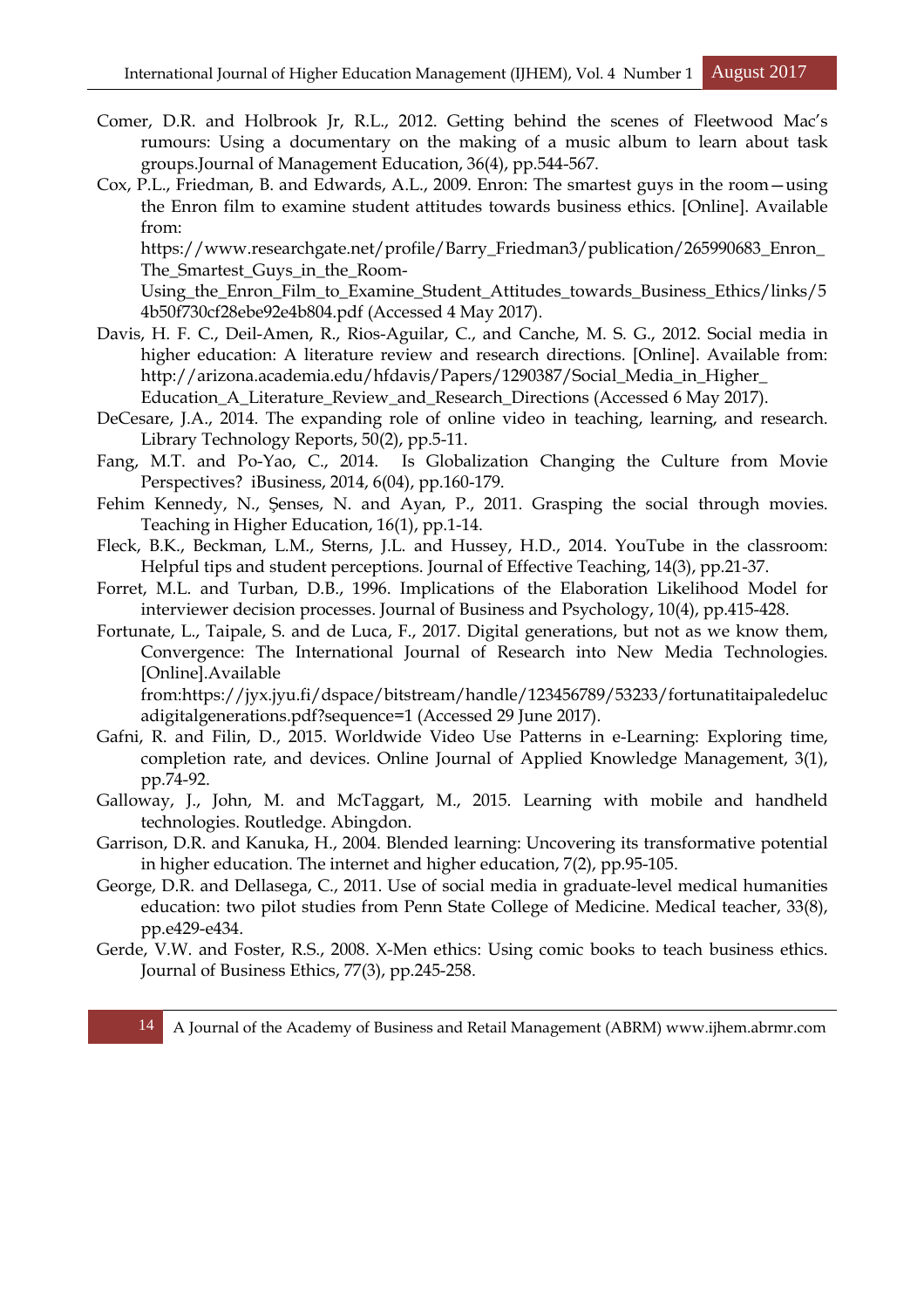- Gioia, D.A. and Brass, D.J., 1985. Teaching the TV generation: The case for observational learning. Organizational Behavior Teaching Review, 10(2), pp.11-18.
- Girardi, G.G., 2008. Using Cinema to Enhance the Relevance of Economics to Students' Lives.[Online].Available

from:https://papers.ssrn.com/sol3/papers.cfm?abstract\_id=1268522 (Accessed 25 June 2017)

- Green, M.C. and Brock, T.C., 2000. The role of transportation in the persuasiveness of public narratives. Journal of Personality and Social psychology, 79(5), pp.701-721.
- Guo, P.J., Kim, J. and Rubin, R., 2014. March. How video production affects student engagement: An empirical study of MOOC videos. In Proceedings of the first ACM conference on Learning@ scale conference (pp. 41-50). ACM.
- Hannafin, M.J., Phillips, T.L. and Tripp, S.D., 1986. The effects of orienting, processing, and practicing activities on learning from interactive video. Journal of Computer-Based Instruction. 13(4), pp.134-139.
- Harrington, K.V. and Griffin, R.W., 1990. Ripley, Burke, Gorman, and friends: Using the film "Aliens" to teach leadership and power. Organizational Behavior Teaching Review, 14(3), pp.79-86.
- Hede, A., 2002. An integrated model of multimedia effects on learning. Journal of educational multimedia and hypermedia, 11(2), pp.177-191.
- Huczynski, A. and Buchanan, D., 2004. Theory from fiction: A narrative process perspective on the pedagogical use of feature film. Journal of Management Education, 28(6), pp.707-726.
- Hudock Jr, A.M. and Warden, S.A.G., 2001. Using movies to teach family systems concepts. The Family Journal, 9(2), pp.116-121.
- Hussey, H.D., Fleck, B.K. and Richmond, A.S., 2014. Promoting active learning through a flipped course design. Promoting Active Learning Through the Flipped Classroom Model, pp.23- 46.
- Ibrahim, M., 2012. Implications of Designing Instructional Video Using Cognitive Theory of Multimedia Learning. Critical Questions in Education, 3(2), pp.83-104.
- James, A., 2009. Academies of the apocalypse?[Online].Available from:
- https://www.theguardian.com/education/2009/apr/07/mba-business-schools-credit-crunch (Accessed 12 May 2017).
- Kauffman, P. B., and Mohan, J., 2009. Video use and higher education: Options for the future. INT, NYU.
- Krammer, K., Ratzka, N., Klieme, E., Lipowsky, F., Pauli, C. and Reusser, K., 2006. Learning with classroom videos: Conception and first results of an online teacher-training program. ZDM, 38(5), pp.422-432.
- Laurillard, D., 2002. Rethinking university teaching: A framework for the effective use of learning technologies. Abingdon: Routledge Falmer.
- Lee, D.Y. and Lehto, M.R., 2013. User acceptance of YouTube for procedural learning: An extension of the Technology Acceptance Model. Computers & Education, 61 (no issue), pp.193-208.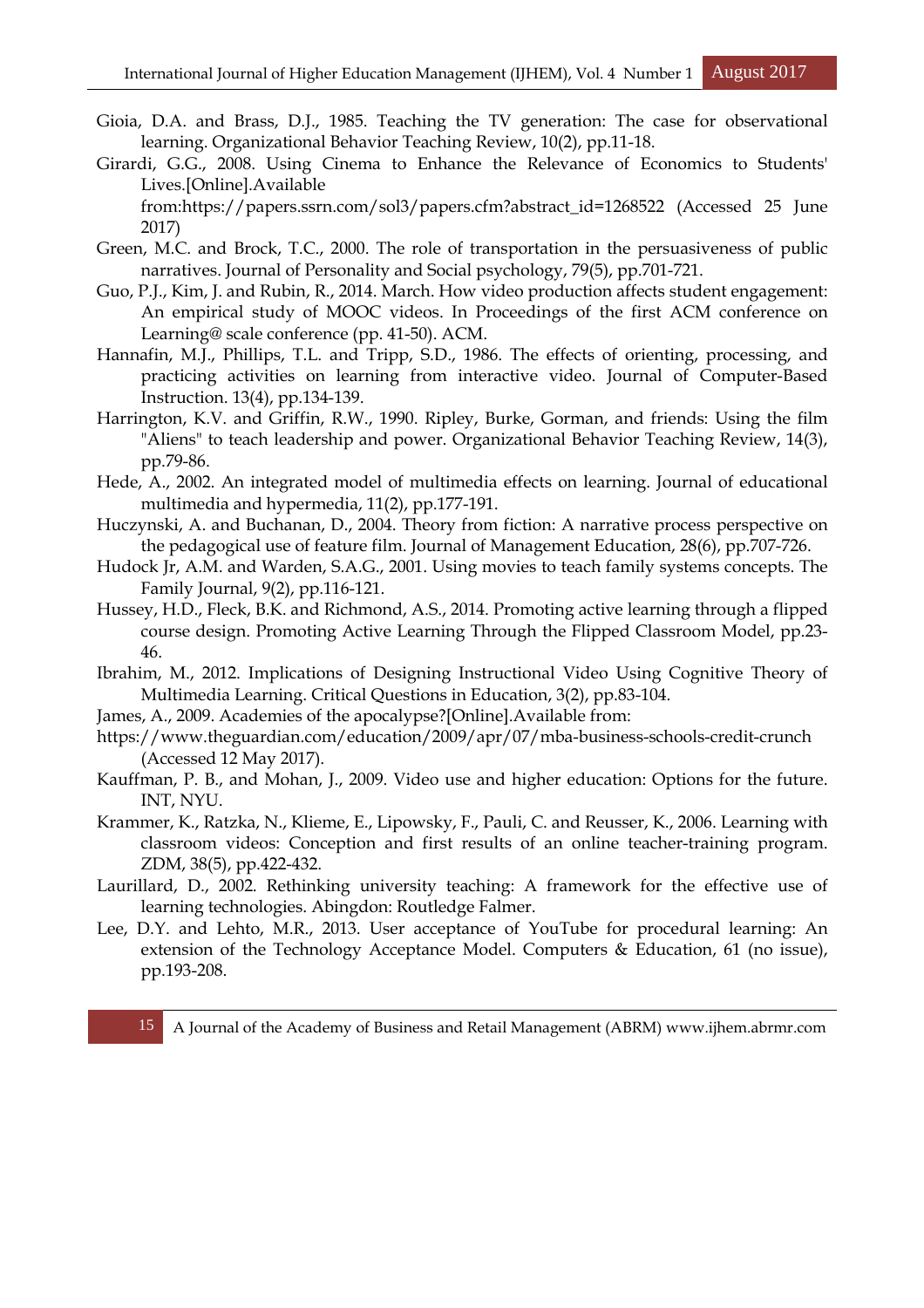- Liao, W. C., 2012. Using short videos in teaching a social science subject: Values and challenges. Journal of the NUS Teaching Academy, 2(1), pp.42-55.
- Lim Fat, M.J., Doja, A., Barrowman, N. and Sell, E., 2011. YouTube videos as a teaching tool and patient resource for infantile spasms. Journal of Child Neurology, 26(7), pp.804-809.
- Lucking, R.A.,Al-Hazza, T.C. and Christmann, E.P., 2011. The move to movies: Instruction that engages, Science Scope, 34(7), pp.76-78.
- Makarius, E.E., 2017. Edutainment: Using Technology to enhance the management learner experience. Management Teaching Review, 2(1), pp.17-25.
- Manasco, M. H., 2010. YouTube in the speech-language pathology classroom. Perspectives on Issues in Higher Education, 13(1), pp.22-26.
- Marsh, E.J., Butler, A.C. and Umanath, S., 2012. Using fictional sources in the classroom: Applications from cognitive psychology. Educational Psychology Review, 24 (no issue), pp.1-21.
- Mayer, R.E., 2010. Applying the science of learning to medical education. Medical education, 44(6), pp.543-549.
- McKee, R., 1998. Story Substance, Structure, Style and the Principles of Screenwriting. New York. HarperCollins.
- McLoughlin, C. and Luca, J., 2002. A learner–centred approach to developing team skills through web–based learning and assessment. British Journal of Educational Technology, 33(5), pp.571-582.
- Meisel, S., 1998. Videotypes: considerations for effective use of video in teaching and training. Journal of Management Development, 17(4), pp.251-258.
- Meseguer-Martinez, A., Ros-Galvez, A. and Rosa-Garcia, A., 2017. Satisfaction with online teaching videos: A quantitative approach. Innovations in Education and Teaching International, 54(1), pp.62-67.
- Middleton, A. ed., 2015. Smart Learning: Teaching and Learning with Smartphones and Tablets in Post-Compulsory Education. Media-Enhanced Learning Special Interest Group and Sheffield Hallam University Press.
- Moreno, R. and Mayer, R.E., 2000. A learner-centered approach to multimedia explanations: Deriving instructional design principles from cognitive theory. Interactive multimedia electronic journal of computer-enhanced learning, 2(2), pp.12-20.
- Murphy, P. K., Wilkinson, I. A., Soter, A. O., Hennessey, M. N., and Alexander, J. F. 2009. Examining the effects of classroom discussion on students' comprehension of text: A metaanalysis. Journal of Educational Psychology, 101(3), 740-764.
- National Association for Media Literacy Education. 2017. Media Literacy Defined. [Online].Available from: http://namle.net/publications/ media-literacy-definitions (Accessed 7 June 2017).
- O'Connell, D.J., McCarthy, J.F. and Hall, D.T., 2004. Print, video, or the CEO: The impact of media in teaching leadership with the case method. Journal of Management Education, 28(3), pp.294-318.
- O'Connor, S., 2013. The Responsibility of Business Schools in Training Ethical Leaders. [Online]. Available

16 A Journal of the Academy of Business and Retail Management (ABRM) www.ijhem.abrmr.com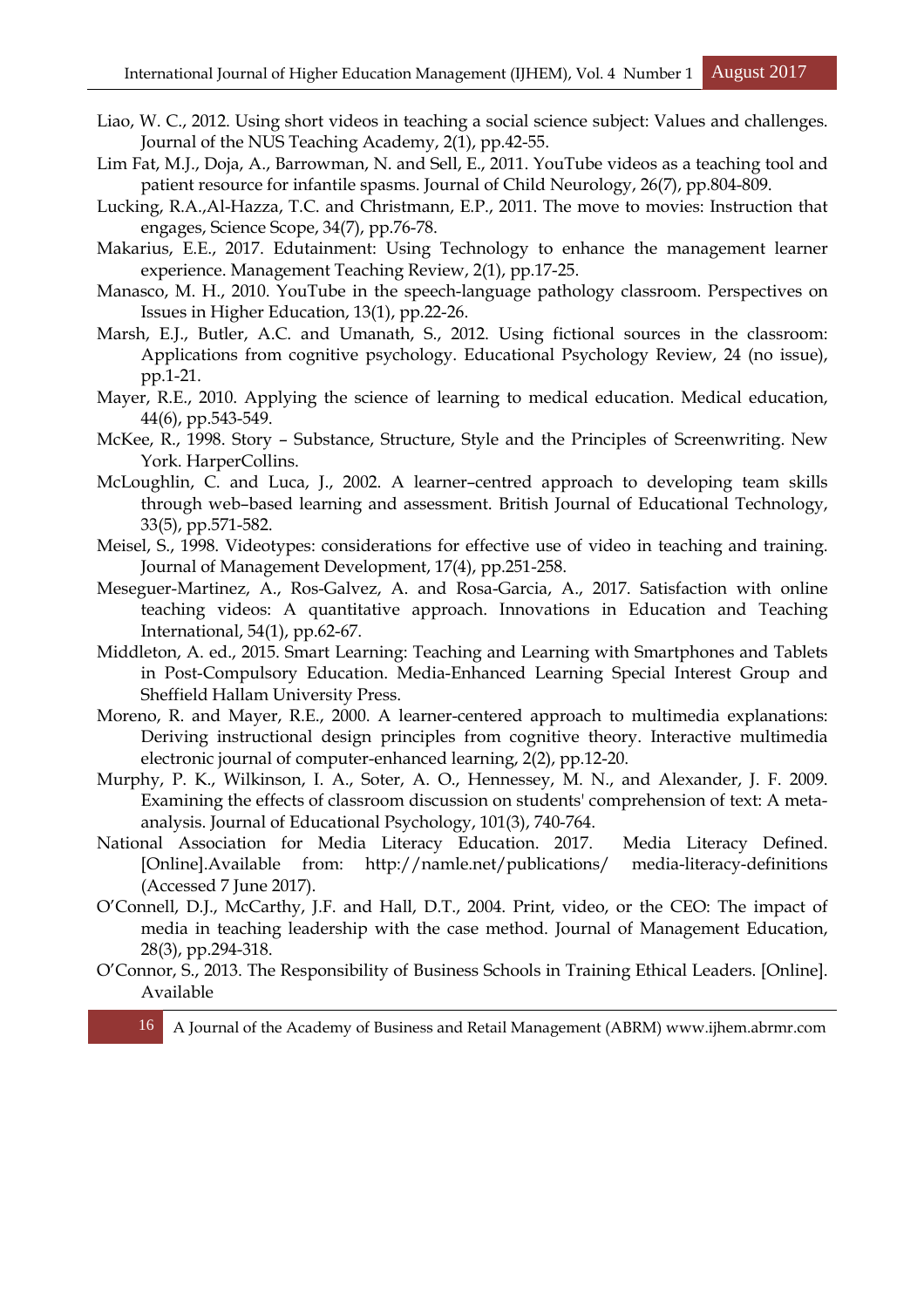from:https://www.forbes.com/forbes/welcome/?toURL=https://www.forbes.com/sites /shawnoconnor/2013/05/15/the-responsibility-of-business-schools-in-training-ethicalleaders-2/andrefURL=andreferrer=#6e8efda22846 (Accessed 10 May 2017).

- Osguthorpe, R. T., and Graham, C. R., 2003. Blended learning environments: Definitions and directions. The Quarterly Review of Distance Education, 4(3), pp.227-233.
- Pandey, S., 2012. Using popular movies in teaching cross-cultural management. European Journal of Training and Development, 36(2/3), pp.329-350.
- Peacock, J., Covino, R., Auchter, J., Boyd, J., Klug, H., Laing, C. and Irvin, L., 2016. University faculty perceptions and utilization of popular culture in the classroom. Studies in Higher Education, pp.1-13. DOI: 10.1080/03075079.2016.1180673
- Pérez-Bustamante, G., Álvarez Arregui, E. and Rodriguez Martin, A., 2012. Delivering entrepreneurial education through films to higher education students. Occasional Papers in Education and Lifelong Learning: An International Journal, 6(1–2), pp.5-29.
- Petty, R. E., and Cacioppo, J. T., 1986. The elaboration likelihood model of persuasion. In L. Berkowitz (Ed.). Advances in experimental social psychology (Vol. 19, pp. 123-205). Orlando, FL: Academic Press.
- Price, L., and Kirkwood, A. 2013. Using technology for teaching and learning in higher education: A critical review of the role of evidence in informing practice. Higher Education Research and Development (in press). [Online]. Available from:
- http://oro.open.ac.uk/34804/2/682F5A36.pdf (Accessed 24 June 2017).
- Proserpio, L. and Gioia, D.A., 2007. Teaching the virtual generation. Academy of Management Learning and Education, 6(1), pp.69-80.
- Quinton, S., 2016. The High Cost of Higher Education.[Online]. Available from:
- http://www.pewtrusts.org/en/research-and-analysis/blogs/stateline/2016/01/25/the-highcost-of-higher-education (Accessed 29 June 2017).
- Scherer, R.F. and Baker, B., 1999. Exploring social institutions through the films of Frederick Wiseman. Journal of Management Education, 23(2), pp.143-153.
- Schultz, P.L. and Quinn, A.S., 2014. Lights, camera, action! Learning about management with student-produced video assignments. Journal of Management Education, 38(2), pp.234- 258.
- Sheridan, B., 2009. Are business schools to blame for the crisis? [Online]. Available from: http://www.newsweek.com/are-business-schools-blame-crisis-81537 (Accessed 2 May 2017).
- Smith, G.W., 2009. Using feature films as the primary instructional medium to teach organizational behavior. Journal of Management Education, 33(4), pp.462-489.
- Snelson, C. and Perkins, R.A., 2009. From Silent Film to YouTube™: Tracing the Historical Roots of Motion Picture Technologies in Education. Journal of Visual Literacy, 28(1), pp.1-27.
- Stone, M., Machtynger, L. and Machtynger, J., 2015. Managing customer insight creatively through storytelling. Direct, Data and Digital Marketing Practice, 17(2), pp.77-83.
- Teaching Excellence Framework. 2017. The Teaching Excellence Framework: Assessing quality in Higher Education[Online]. Available from: